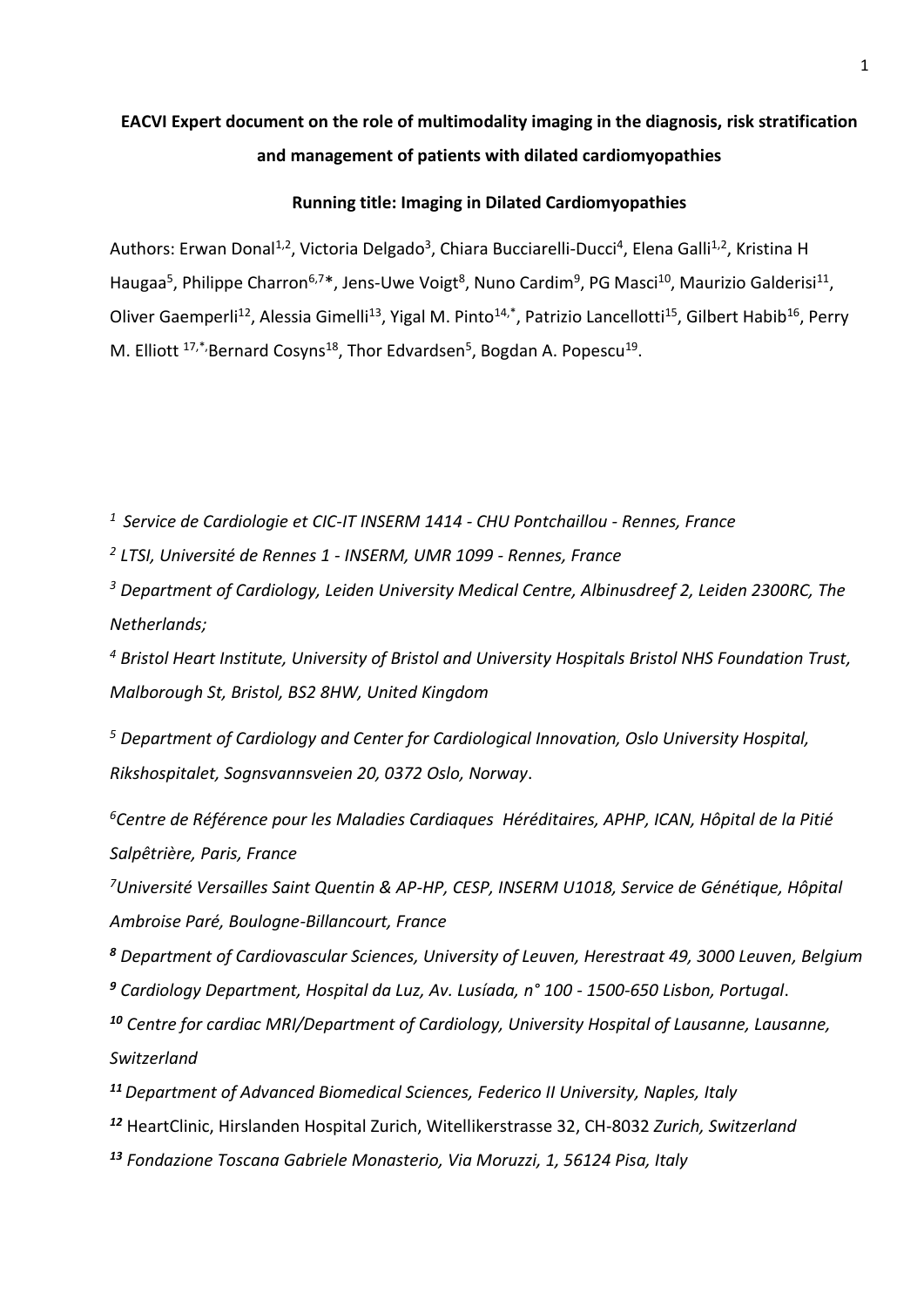*<sup>14</sup> Department of Cardiology, Academic Medical Center, University of Amsterdam, Amsterdam, The Netherlands*

*<sup>15</sup> Department of Cardiology, University of Liège Hospital, Domaine Universitaire du Sart Tilman – B.4000 Liège, Belgium*

*<sup>16</sup> APHM, La Timone Hospital, Cardiology Department, Boulevard Jean Moulin, 13005 Marseille, France. Aix Marseille Univ, IRD, APHM, MEPHI, IHU-Méditerranée Infection, Boulevard Jean Moulin, 13005, Marseille, France*

*<sup>17</sup> Institute of Cardiovascular Science, University College London, London, United Kingdom; Barts Heart Centre, St Bartholomew's Hospital, London, United Kingdom*

*<sup>18</sup> Centrum voor Hart en Vaatziekten (CHVZ), Unversitair Ziekenhuis Brussel, Laarbeeklaan 101, 1090 Brussel, Belgium.*

*<sup>19</sup>Department of Cardiology and Center for Cardiological Innovation, Oslo University Hospital, Rikshospitalet and University of Oslo, Sognsvannsveien 20, 0027 Oslo, Norway <sup>20</sup> university of medicine and pharmacy "Carol Davila", Euroecolab, institute of cardiovascular* 

*diseases "Prof. Dr. C C Iliescu, Bucharest, Romania*

\*Member of the European Reference Network on Rare or low prevalence Heart diseases (ERN GUARD-HEART)

# **Corresponding author:**

Pr Erwan Donal, MD, PhD, Service de Cardiologie et Maladies Vasculaires, CHU de Rennes, 2 rue Henri Le Guilloux, 35000 Rennes, France. Tel.: + 33 299 282 525, Fax: +33 299 282 510, Email: [erwan.donal@chu-rennes.fr.](mailto:vincent.auffret@chu-rennes.fr)

# **Review:**

This document was reviewed by members of the 2016–2018 EACVI Scientific Documents Committee: Bernhard Gerber, Denisa Muraru, Frank Flachskampf, and external reviewers: Sven Plein, Danilo Neglia, Matteo Cameli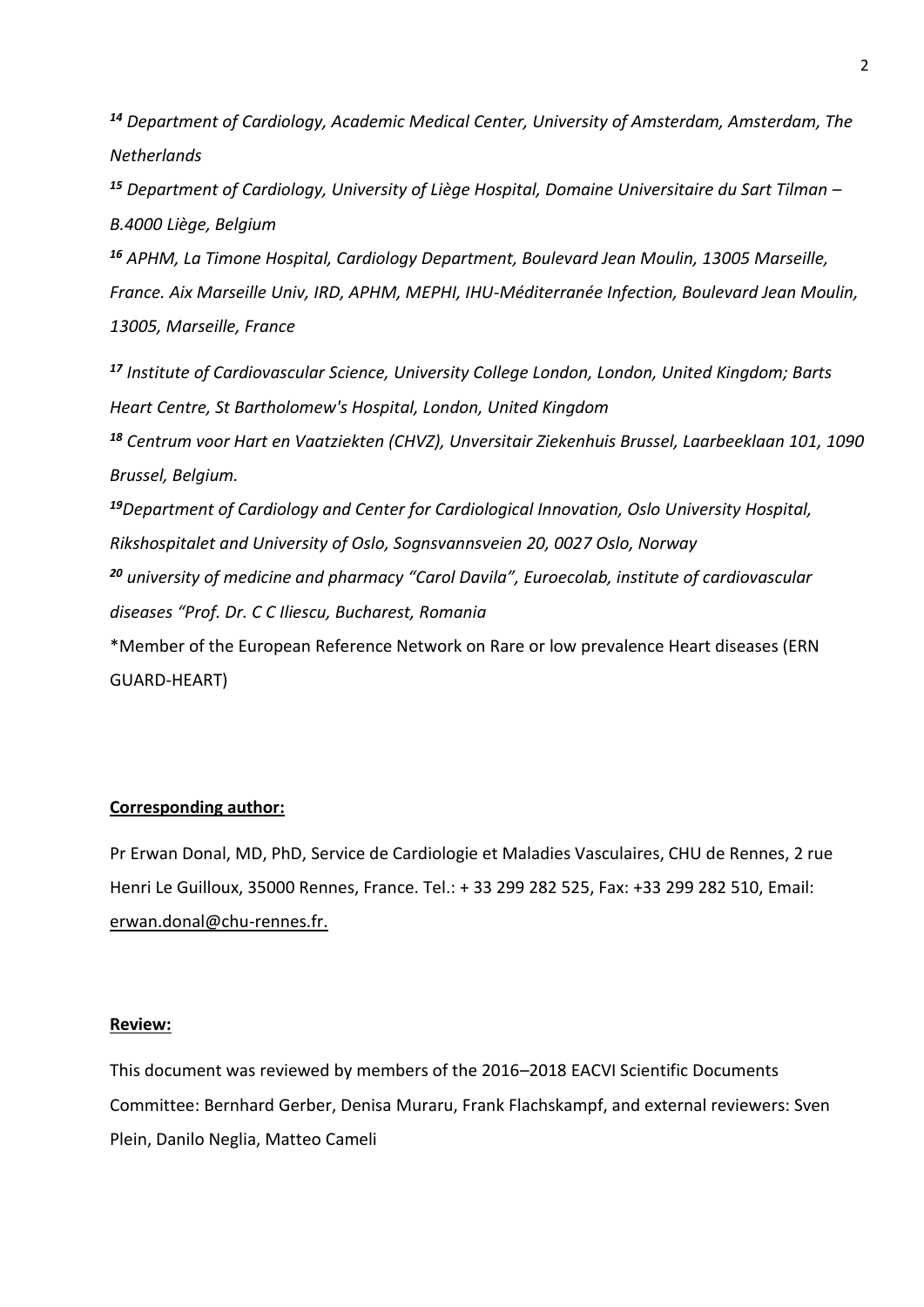## **Abstract**

Dilated cardiomyopathy (DCM) is defined by the presence of left ventricular (LV) or biventricular dilatation and systolic dysfunction in the absence of abnormal loading conditions or coronary artery disease sufficient to explain this dysfunction. This is a heterogeneous disease frequently having a genetic background. Imaging is important for the diagnosis, the prognostic assessment and for guiding therapy. A multimodality imaging approach provides a comprehensive evaluation of all the issues related to this disease. The present document aims to provide recommendations for the use of multimodality imaging according to the clinical question. Selection of one or another imaging technique should be based on the clinical condition and context. Techniques are presented trying to underscore what is "clinically relevant" and what are the tools that "can be used". There remain some gaps in evidence on the impact of multimodality imaging on the management and the treatment of DCM patients where ongoing research is important.

**Key words**: dilated cardiomyopathy, prognosis, treatment, echocardiography, cardiac magnetic resonance, nuclear imaging

#### **Summary**

### **A- 'Unified' introduction to dilated cardiomyopathy (DCM)**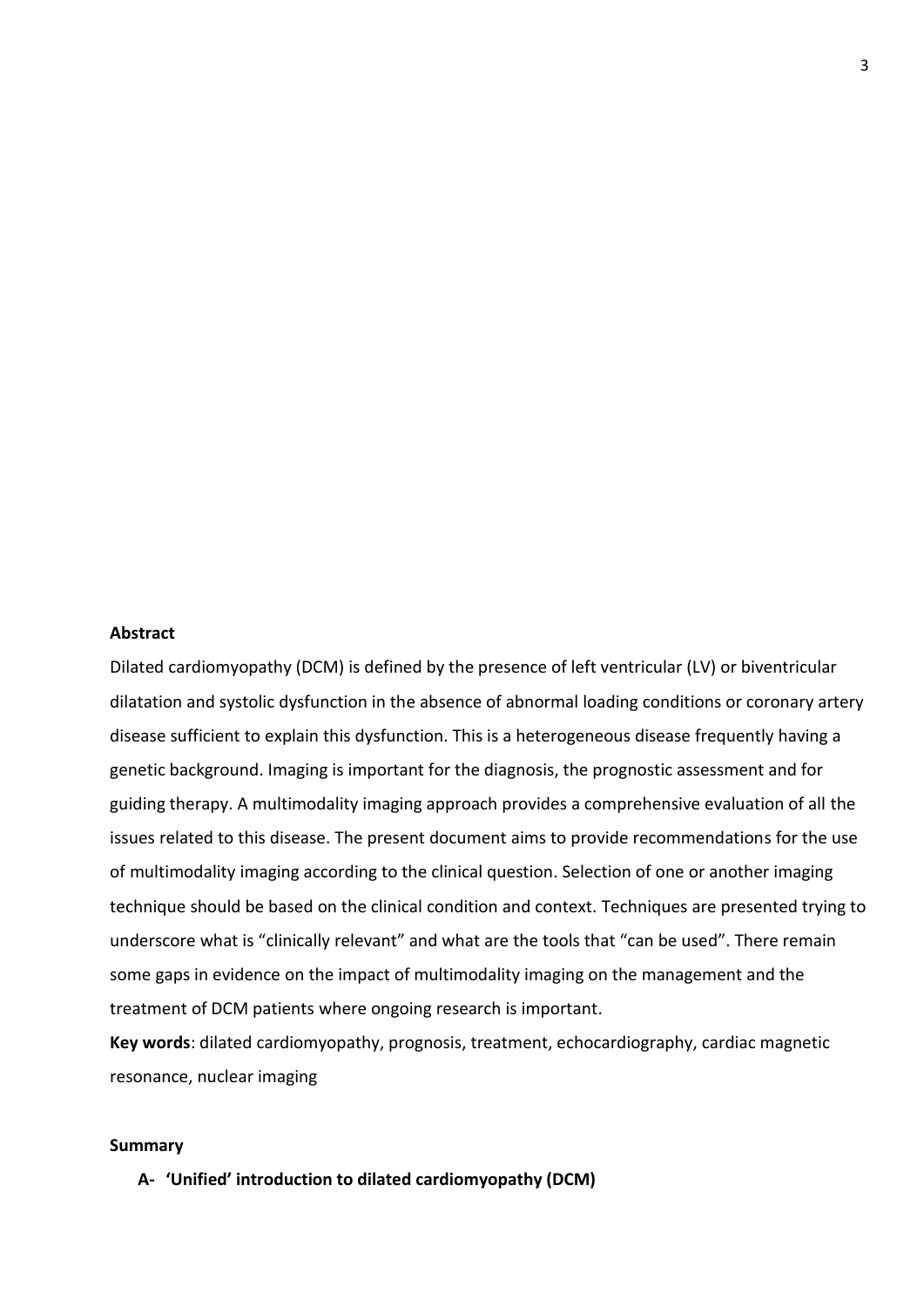- **B- Imaging characteristics and differential diagnosis capabilities**
- **C- Specific issues -clinical scenarios**
	- 1) De novo diagnosis of unrecognized ventricular dysfunction/heart failure
	- 2) Prognosis and risk stratification: new parameters not in guidelines but of clinical value
		- a. Global Prognostic markers
		- b. Specific Predictors of ventricular arrhythmias
	- 3) Heart failure therapies
		- a. CRT/LVAD
		- b. Secondary (Functional) mitral regurgitation
- **D- Appropriateness of each imaging technique to assess patients with DCM**
- **E- Challenges and gaps in evidence**
- **F- Perspectives**

# **A- Unified introduction to DCM**

Dilated cardiomyopathy (DCM) is defined by the presence of left ventricular (LV) or biventricular dilatation and systolic dysfunction in the absence of abnormal loading conditions (hypertension, valve disease) or coronary artery disease sufficient to cause global systolic impairment (Tables 1-2) **1- 3 .**

DCM has an estimated prevalence of 1 case in 2500 individuals, is a major cause of heart failure with reduced ejection fraction and is the leading indication for heart transplantation worldwide<sup>1-3, 2,3</sup>.

This heterogeneous disease encompasses a broad range of underlying causes, including genetic and acquired disorders (Table 3) that have been revisited within recent years with a growing proportion of familial/genetic causes (about one-third and up to half of cases) and increasing identification of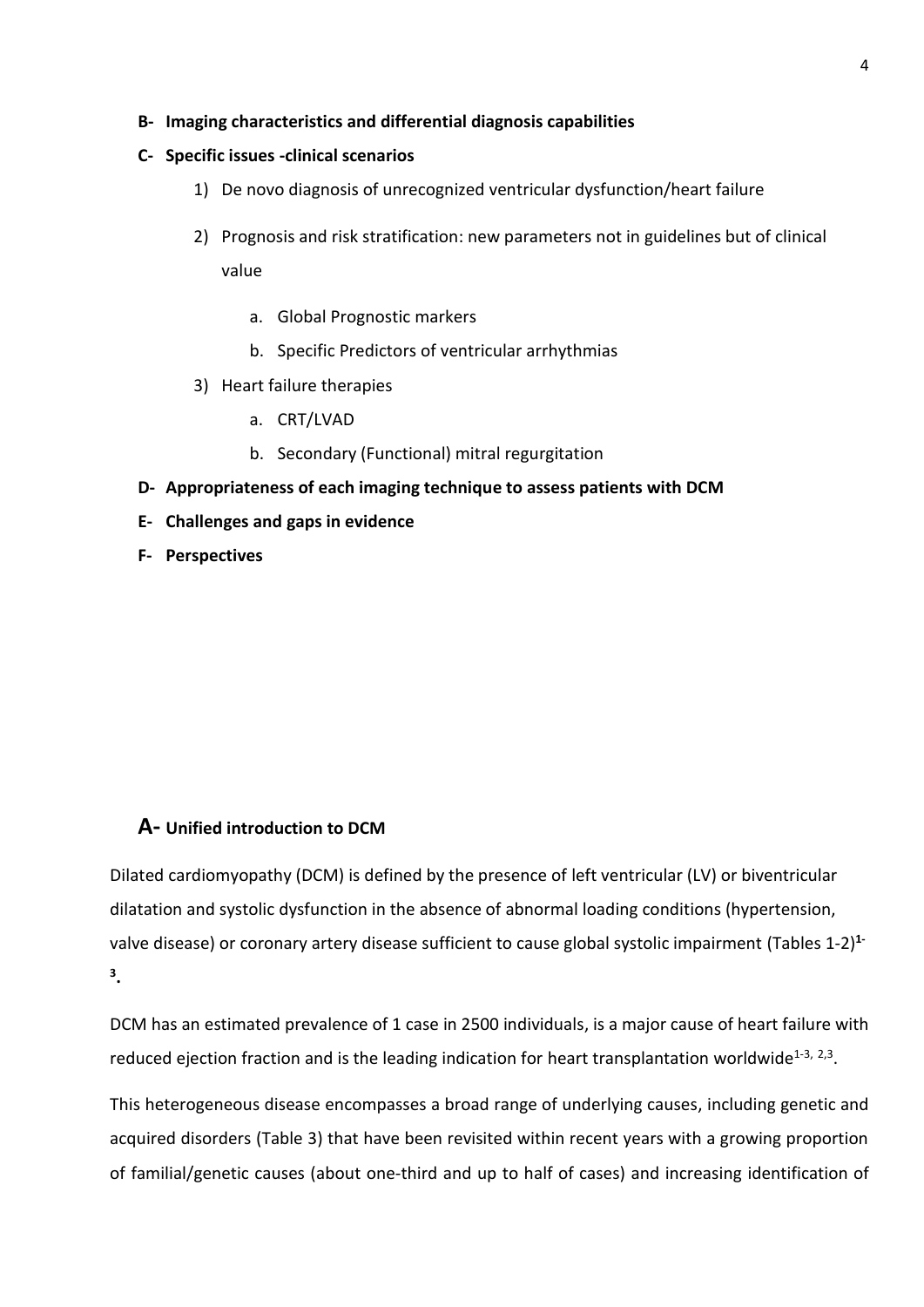inflammatory cardiomyopathy that may be related to concealed myocarditis or unrecognized autoimmune diseases 1,2,4.

The appropriate recognition of DCM is of paramount importance. First, the correct identification of the cause through a dedicated diagnostic work-up will lead to an aetiology-oriented approach to therapy, which was illustrated and detailed in a recent Consensus document from the ESC Working Group on Myocardial & Pericardial diseases<sup>2</sup>. Second, over recent decades, research has shed new light on the natural history of DCM, and it is recognized that many patients have a long preclinical phase characterized by few (if any) symptoms and minor cardiac abnormalities that fall outside current disease definitions<sup>2</sup>. The clinical spectrum of cardiac expression in DCM is described in Figure 1. Genes have been identified. But there are many forms of DCM that are isolated/sporadic cases and "idiopathic". In some relatives, there is a preclinical phase without cardiac expression that subsequently progresses towards mild cardiac abnormalities, such as isolated LV dilatation (present in ~25% of relatives of familial DCM) or arrhythmogenic features (ventricular or supra-ventricular arrhythmia or conduction defects) that can be observed in myocarditis or in the early phase of genetic diseases, such as Lamin A/C mutation DCM and neuromuscular disorders. The overt phase of systolic dysfunction is usually associated with LV dilatation though in some cases it may be absent, leading to diagnostic confusion. For this reason, a new category of *hypokinetic non-dilated cardiomyopathy* was recently proposed (Table 2) as well as a scoring system for characterization of clinical status in the early stage<sup>2</sup>.

# **B- Imaging methods for diagnosing a DCM and for excluding ischemic aetiology**

Symptoms of heart failure are the most common presenting clinical manifestations. Atrial or ventricular arrhythmias or even sudden death can occur at any stage of the disease but are more common in advanced disease. Imaging plays a key role in these patients. Imaging techniques should be used for the diagnosis and for excluding ischemic aetiology.

*A comprehensive echocardiography is mandatory*. A "Focused cardiac ultrasound (FoCUS) exam" (eventually using handheld ultrasound device) can only raise the suspicion of DCM and should always be complemented by a complete echocardiographic examination, integrating strain measurements and - increasingly - 3D imaging. Only comprehensive echocardiography provides all relevant information on haemodynamics, global ventricular anatomy and function, regional function,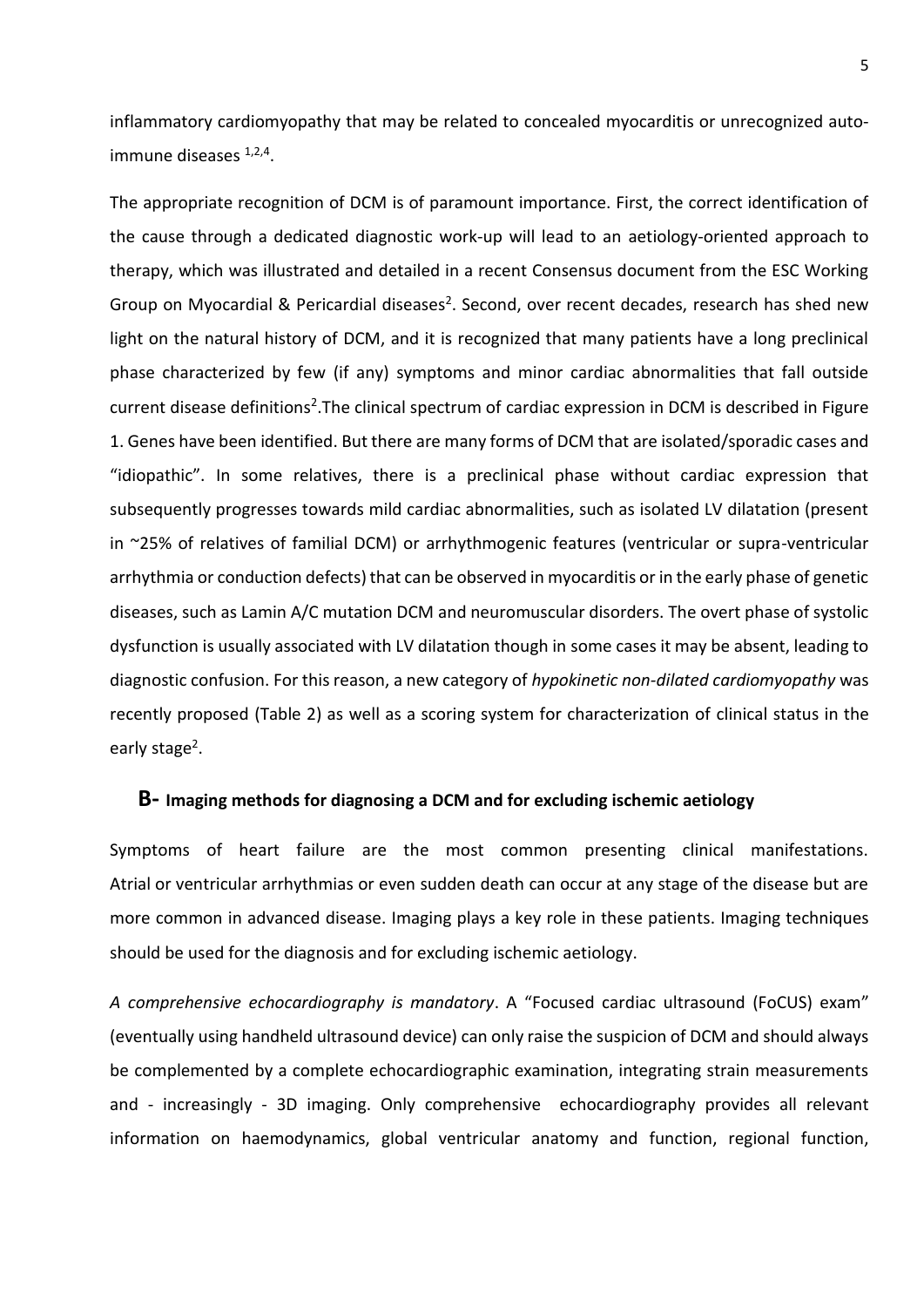dyssynchrony, valvular heart disease, right heart function, atrial characteristics, geometry (remodelling) that should be obtained<sup>5,6,7</sup>.

Contrast agents could be considered to exclude a mural thrombus, or evoking a non-compaction DCM for instance. Transoesophageal echocardiography may be considered for assessing valvular function, presence of atrial thrombi and for guiding transcatheter therapy in patients with concomitant valvular heart disease (mostly secondary mitral and tricuspid regurgitation). CMR or CT could be indicated as well.

Excluding an ischemic aetiology is fundamental, but other conditions have to be listed:

- a tachycardiomyopathy should be also diagnosed by repeating the comprehensive echocardiography after correction of a rapid tachy-arrhythmia.
- In pregnant women, peripartum cardiomyopathy and screening for cardiomyopathy should be proposed when a heart dysfunction has been reported during a previous pregnancy.
- In patients treated for a cancer, treatments might induce a dilated cardiomyopathy but can also facilitate the expression of a DCM in patients at risk.
- Myocarditis or iron overload are potential reversible causes of DCM.

### *To exclude coronary artery disease, one of the three modalities listed below may be required:*

Cardiovascular magnetic resonance imaging (CMRI) is clinically relevant. It provides useful myocardial tissue characterisation about the dysfunctional myocardium by detecting the presence and extent of myocardial oedema, scarring, fibrosis, and infiltration as well as iron overload. This additional unique non-invasive information can aid the identification of the final underlying diagnosis and provide prognostic value. CMR could be used for researching the ischemic component of LV-dysfunctions<sup>8</sup>.

Radionuclide imaging techniques allow non-invasive assessment of myocardial perfusion and metabolism and even cardiac innervation through injection of radio-labelled targeted imaging compounds. Myocardial perfusion techniques are clinically relevant especially for distinguishing DCM from ischemic cardiomyopathy. In the presence of coronary artery disease, myocardial ischemia and viability play an important role for guiding therapy and have prognostic implications. We do not discuss ischemia in this document.

Cardiac CT is highly valuable for excluding significant epicardial coronary artery disease. Additionally, its spatial resolution and ease of navigation make cardiac CT suitable when device implantation is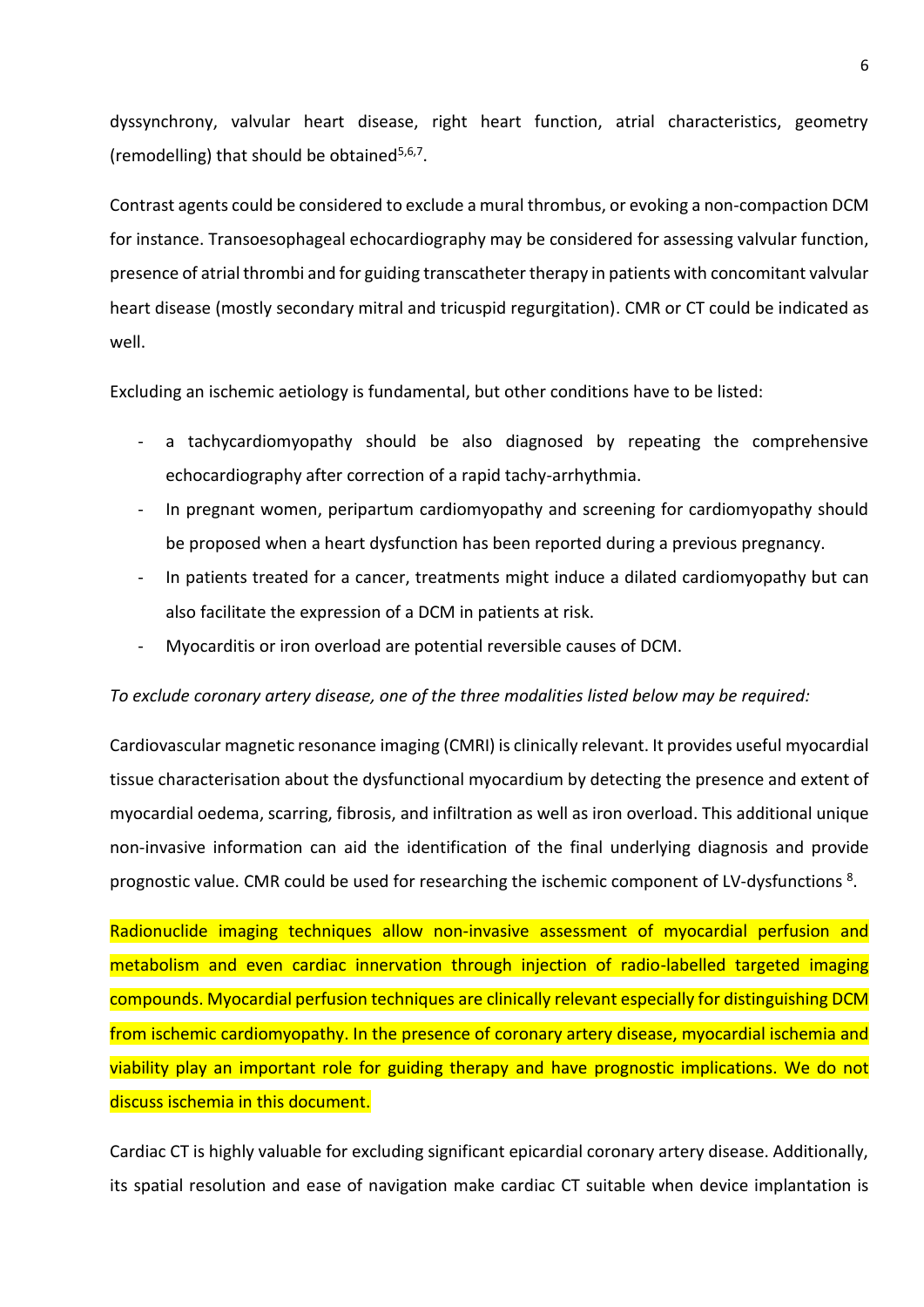proposed (e.g. prosthesis, mechanical assist device or left ventricular pacing lead). In patients with atrial fibrillation, cardiac CT has high accuracy for excluding left atrial thrombus, and guiding ablation procedures using electroanatomical mapping of the left atrium. Fractional flow reserve via CT (FFR $_{CT}$ ) has demonstrated a substantial improvement in the identification of hemodynamically significant coronary artery disease; <sup>9</sup>.

## **C – Specific issues -clinical scenarios**

## **1) De novo diagnosis of unrecognized ventricular dysfunction/heart failure**

The early detection of DCM can be done in still asymptomatic patients. It has to be based on risk factors (importance of the family tree and of the family history, uncontrolled cardiovascular risk factors like diabetes could be considered as well). The disease often has a long asymptomatic phase, with normal LVEF and or, sometimes dilated LV-cavity dimensions<sup>2</sup>. The subclinical phase of early myocardial dysfunction may, however, be identified with advanced imaging techniques<sup>10</sup>. The importance of the detection of subclinical disease (by careful analysis of LV size, diastolic function, global longitudinal strain) is important as it allows the institution of early preventive and therapeutic measures, such as lifestyle changes or medical treatments. It may alter the course of the disease<sup>10,11,1,12</sup>; and it may result in a substantial reduction of morbidity and mortality<sup>5</sup>.

### **a- Early phenotypes**

Decreased LVEF is a late and insensitive finding in the natural history of DCM, often reflecting irreversible myocardial dysfunction.

Considering echocardiography, tissue Doppler imaging (TDI) with the measurement of the positive peak mid-systolic velocity (averaging septal and lateral side of mitral annulus); normal value 8.9+1.6  $cm<sup>13</sup>$ ) can be considered as a clinically relevant early marker of LV longitudinal dysfunction<sup>14</sup>. Additionally, global longitudinal strain (GLS) by 2D speckle tracking echocardiography is the most commonly studied parameter for detecting preclinical disease and is highly reproducible when performed by trained operators <sup>156, 16,17</sup>. The current recommendation is to use the same vendor for serial surveillance. Inter-vendor variability is expected to improve after the work performed by the standardization Task Force initiated by EACVI and ASE <sup>18</sup>.

Abnormal circumferential and radial deformation parameters as well as abnormal torsion have also been described in preclinical DCM patients<sup>19</sup>. Nevertheless, major limitations are the lack of reliable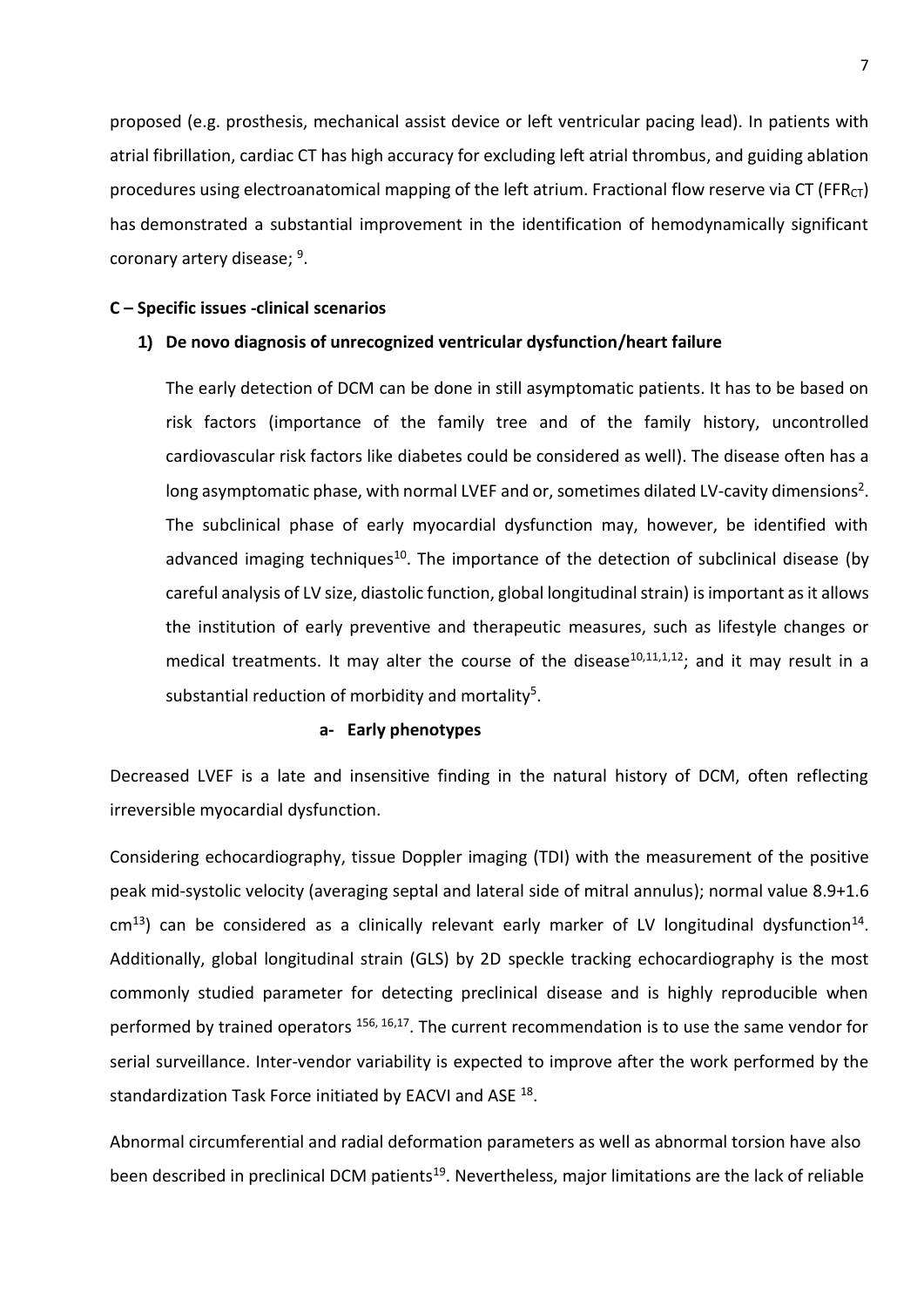cut-off values and the lack of large studies.

If these more advanced echocardiographic techniques are not available for preclinical screening**<sup>3</sup>**,4 , echocardiography is limited in only performing LVEF measurements (for detecting subtle abnormalities in LVEF). The quality of the acquisitions of the apical views should be optimized. The apex foreshortening should be carefully avoided. The relatively high variability of manually traced 2D LVEF (biplane Simpson's method), the concomitant use of LV cavity opacification or the use of automated 2D EF or 3D EF has to be considered for more reliable and reproducible assessments of small changes in left and right ventricular volumes and function<sup>6</sup>.

- CMR may impact preclinical diagnosis. CMR should be considered in the case of suboptimal, borderline or doubtful echocardiographic data and in high-risk families when the diagnosis of DCM is still in doubt and would have direct implications on management<sup>20</sup>. Despite its relatively low availability and high cost, CMR may be used in the assessment of myocardial longitudinal strain and helps in early diagnosis of specific aetiologies (sarcoidosis, postmyocarditis DCM)**<sup>21</sup>**. The tissue characterization (early gadolinium enhancement, T2 and T1 weighted sequences or mapping, and late gadolinium enhancement (LGE)) are a key clinical feature of CMR<sup>22</sup>. The clinical value of CMR in the early detection of the disease must be further explored in larger trials.
- Cardiac CT: Despite its excellent spatial resolution, the role of cardiac CT for early diagnosis of DCM is limited due to its lower temporal resolution, radiation and the need for iodinated contrast. It can be useful, when echocardiographic images are suboptimal (and CMR contraindicated) and concomitant coronary artery or pericardial disease have to be excluded <sup>11,23</sup>. Cardiac-CT can make the diagnosis by demonstrating dilatation of left and right ventricles, pulmonary edema, dilatation of pulmonary arteries, and absence of CAD.
- Gated radionuclide imaging studies provide an accurate alternative to echocardiography or CMR to assess LV systolic function and regional contractility, . Radionuclide ventriculography can be used to assess LV systolic (and diastolic) function without any geometrical assumptions of the LV. Due to its low intraobserver variability, this technique has been used to detect small changes in EF in patients undergoing cardiotoxic chemotherapy<sup>24</sup>. Additionally, right ventricular systolic function can be assessed with radionuclide ventriculography (particularly using first-pass or equilibrium gated blood pool techniques).

**b- Diagnostic criteria for relatives of familial DCM**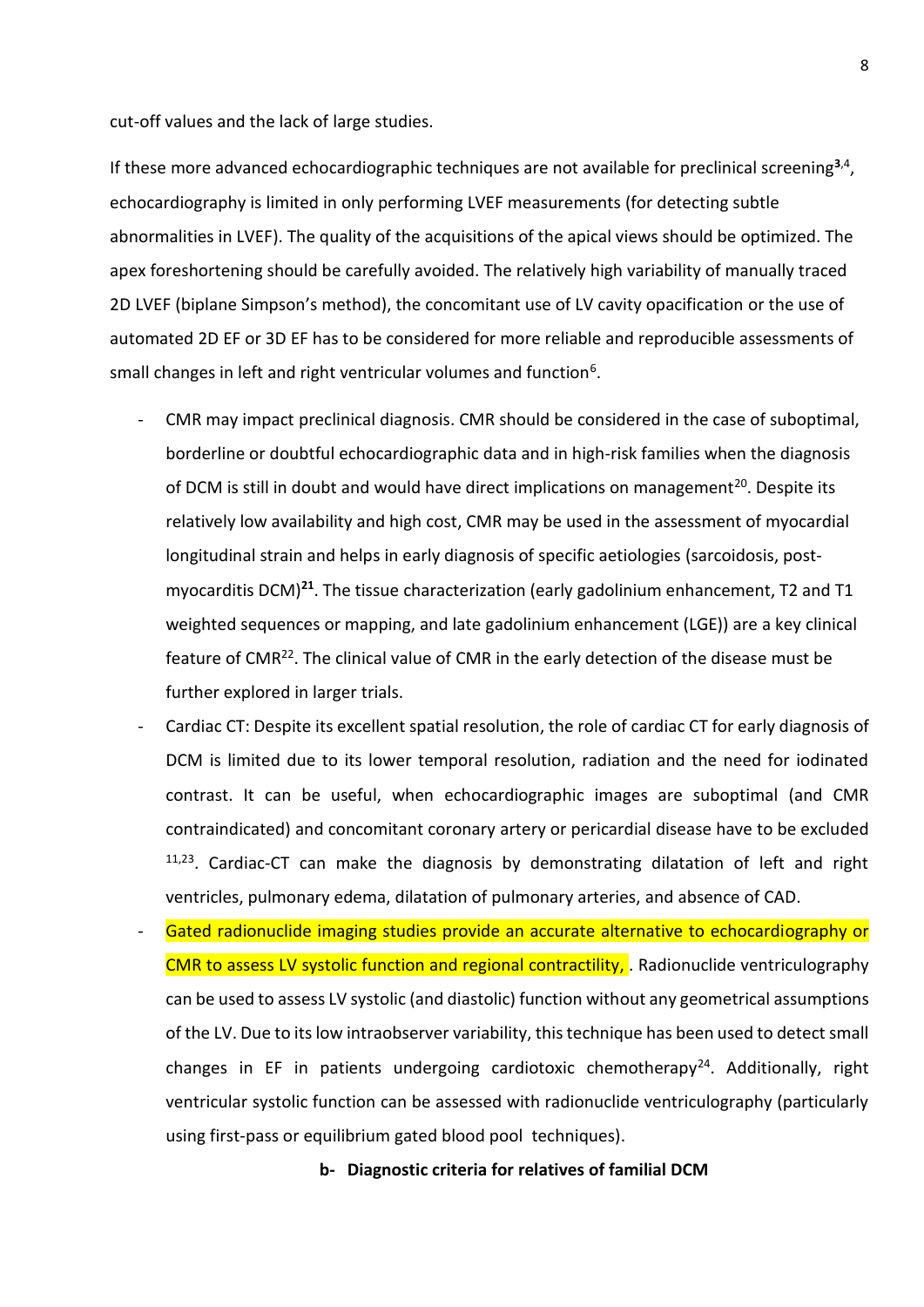DCM is idiopathic in 50% of cases, about one-third of which are hereditary. There are already more than 50 genes identified that are associated with DCM, many related to the cytoskeleton. The most frequent ones are titin, lamin and desmin. The ESC working group on myocardial and pericardial diseases recently proposed diagnostic criteria for relatives of familial DCM patients<sup>2</sup>, integrating at least imaging methods and 12-lead ECG.

In this proposal, imaging criteria may be major (LVEF, LV dilatation) or minor (abnormal regional wall motion in the absence of conduction defects and non-ischaemic LGE CMR). The measurement of global longitudinal strain is encouraged, as mentioned in key point 4<sup>25,26</sup>.

### **c- Timing of screening**

A general time frame to perform echocardiography in first-degree relatives of patients with cardiomyopathy, when genetic results are not available, has been proposed<sup>27</sup>. More recently, specific recommendations were provided for familial DCM, in which echocardiography and ECG should be performed in all first-degree relatives starting in childhood (~10 year of age) and repeated every 2–3 years if cardiovascular tests are normal and every year if minor abnormalities are detected<sup>2</sup>. When to stop the screening remains an unresolved issue and it might differ according to the family history. The limit of 60-65 years of age has been proposed<sup>27</sup>. The screening intervals will also depend on the course of the specific types of DCM. For instance, in cardio-oncology patients, this screening will follow specific recommendations<sup>28-30</sup>.

# **2) Prognosis and risk stratification: new parameters that can be used in clinical practice; a pragmatic approach**

Despite advances in DCM-treatments, 10-year survival remains <60%, with deaths often preceded by numerous heart failure exacerbations, reflecting the difficulty in assessing the individual risk. Remarkably, the clinical course of DCM patients varies widely, ranging from rapidly progressive HF or SCD to LV reverse remodelling (RR), i.e., significant reduction of LV volumes along with sustained recovery of LVEF. Nearly 40% of newly diagnosed DCM patients experience LV-reverse remodeling under optimal medical therapy (OMT) at a median of 2 years follow-up, foreseeing a favourable longterm outcome<sup>31,32</sup>. This evidence questioned the appropriateness of at least 3 months of OMT in newly diagnosed DCM patients with HF before proceeding to device(s) implantation, as proposed by the current guidelines.<sup>33</sup> Additionally, the LV ejection-fraction cut-off of ≤35% in symptomatic (NYHA class II and III) DCM patients for primary prevention ICD placement (class I, Level of evidence B) <sup>33</sup> is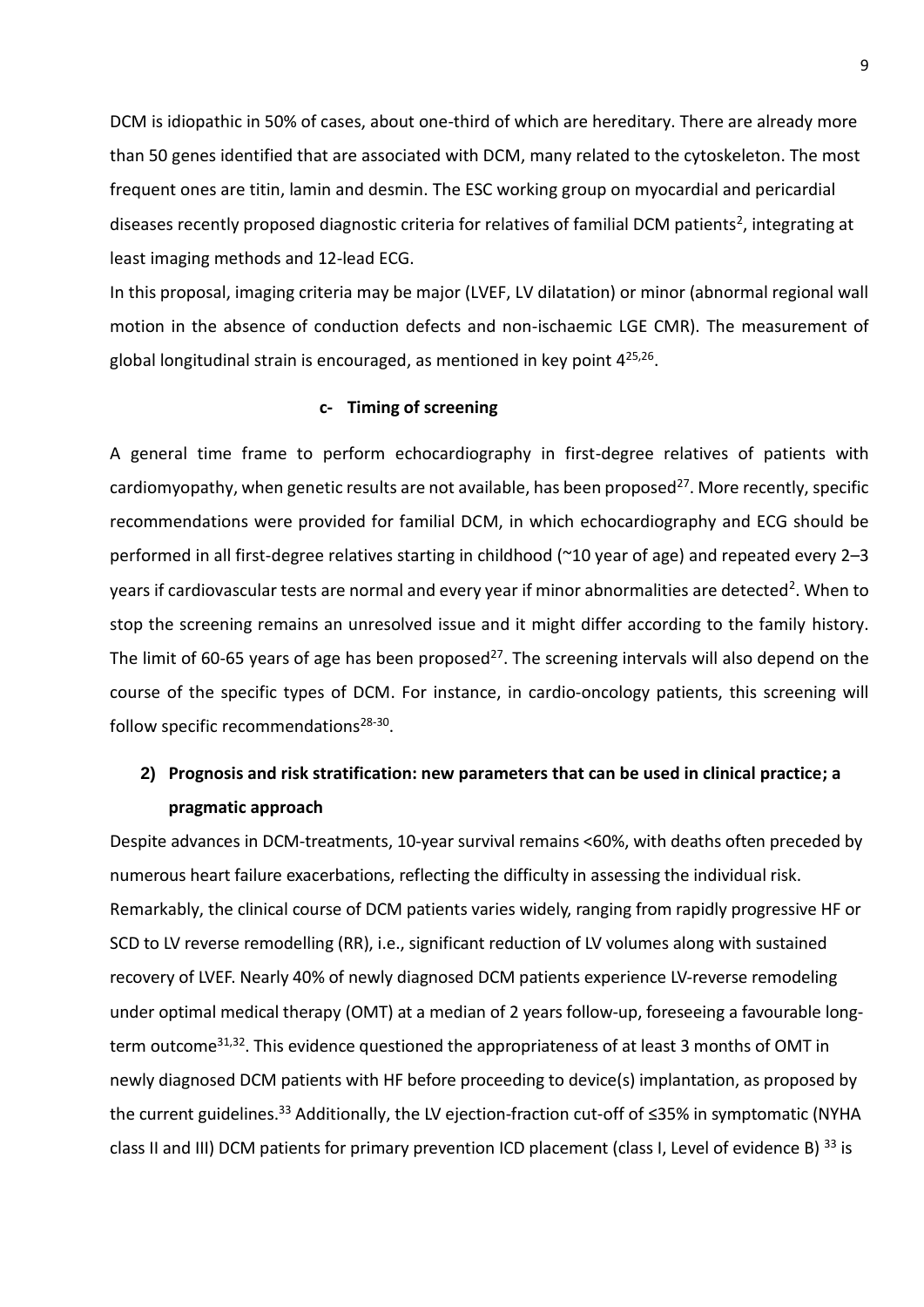subject of controversies<sup>34</sup>, considering its low sensitivity and specificity in identifying high-risk patients as well as the poor cost-effectiveness profile.

#### **a- Prognostic markers**

LV dilatation and impaired contractile function are major prognosticators (for cardiovascular death and hospitalization) in DCM (whatever the imaging technique used). While dilatation is associated with adverse outcome, reverse remodelling and normalization of the LV dimensions is associated with improved survival<sup>31,35</sup>. Reverse remodelling is a therapeutic objective that may take months/years to reach and is monitored by serial imaging. Other imaging parameters, associated with the risk of death or hospitalization for heat failure, include left atrial enlargement, right ventricular (RV) dilatation, and RV contractile dysfunction<sup>36,37</sup>. The latter may be caused by the intrinsic disease or develop secondary to left heart failure. LV-strain has also been repeatedly demonstrated as a key and independent prognostic marker in DCM<sup>38-40</sup>.

Recently, RV strain imaging has been suggested as a tool of choice to consider to best define the risk of death and hospitalisation in patients with DCM<sup>41</sup>. The quantification of RV-function and size should be systematically reported in DCM patients<sup>7,42</sup>.

LV filling pressure and diastolic function should be assessed and reported. The necessary parameters comprise at least LA-volume, E/A ratio and E velocity deceleration time, e', E/e', maximal velocity of tricuspid regurgitation have to be reported when a DCM-patient is scanned by echocardiography <sup>43</sup>. LA strain is a new promising approach tested but still underinvestigation<sup>44,45</sup>.

Secondary (functional) mitral regurgitation (Carpentier I+ IIIb) is a potentially reversible consequence and aggravator of ventricular remodelling that is incrementally associated with adverse outcome<sup>46</sup>. In clinical practice, 2DTTE is used for quantification of secondary mitral regurgitation severity and potential response to therapy<sup>47-49</sup>.

Stress echocardiography parameters, but also nuclear imaging measurements such as contractile reserve and coronary flow reserve, predict reverse remodelling and functional recovery in patients with DCM<sup>50,51</sup>. Coronary flow reserve assessment could be assessed by echocardiography in DCM patients with left bundle branch block<sup>52,53</sup>. Also, the presence of microvascular dysfunction (as assessed by position emission tomography) is associated with poorer outcomes and a higher risk of progression to overt heart failure and death<sup>54</sup>.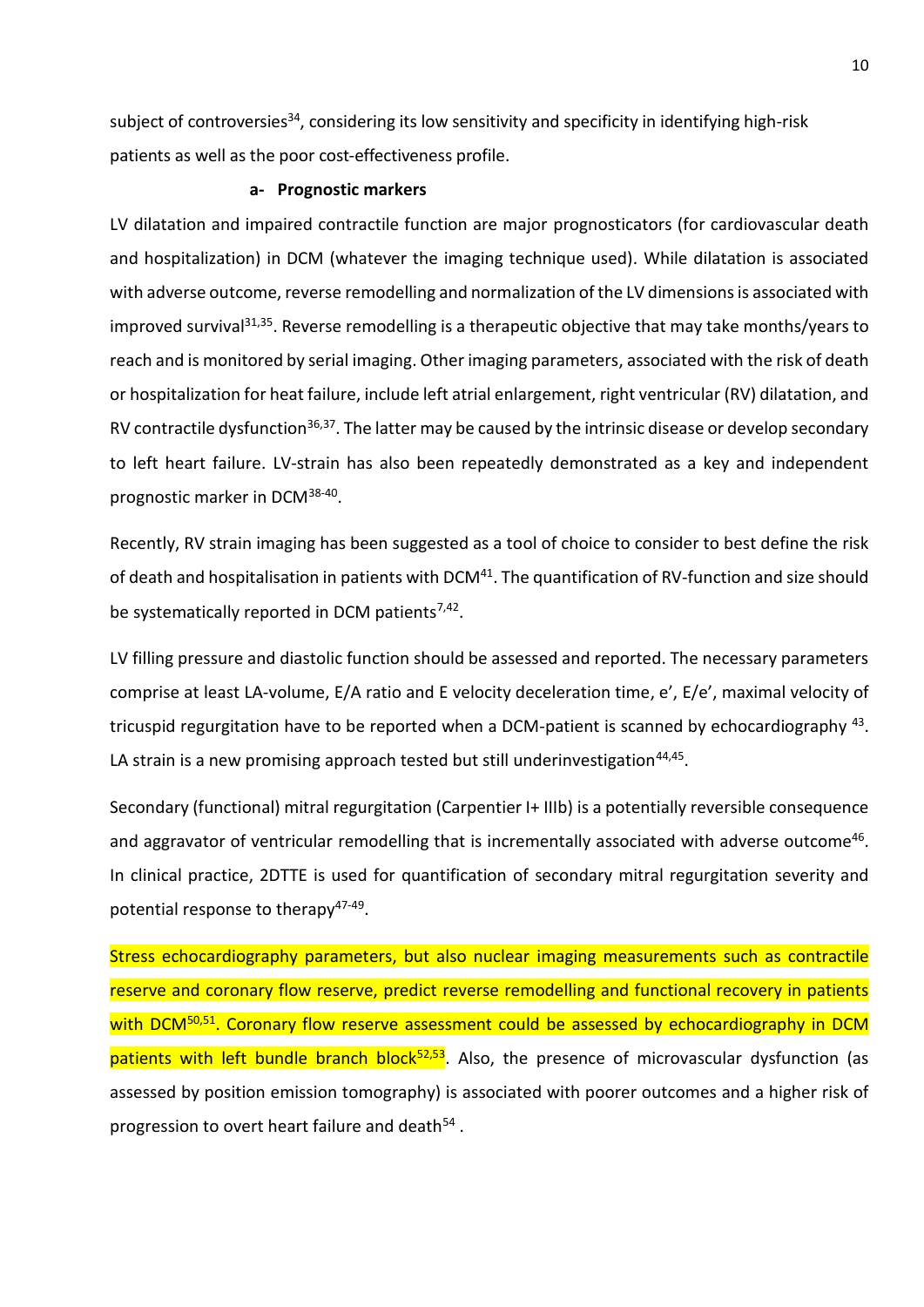### **b- Specific Predictors for ventricular arrhythmias**

Ventricular arrhythmias are the most feared complications in DCM. Compared to patients with ischaemic cardiomyopathy, the incidence of ventricular arrhythmias in patients with DCM is lower. Implantable cardioverter-defibrillator (ICD) implantation is the standard of care for prevention of sudden cardiac death (SCD) in high-risk patients<sup>55</sup>. The identification of high-risk individuals is difficult. Current guidelines recommend ICD for primary prevention, as a class IB indication in patients with non-ischaemic DCM and LVEF < 35%, on optimal medical therapy, and with more than 1-year life expectancy<sup>55</sup>. However, adherence to current guidelines has been questioned, and previous trials have not been convincing in the beneficial effect of primary prevention ICD in nonischaemic patients<sup>56-58</sup>. Primary prevention ICD in patients with non-ischaemic DCM was less efficient at preventing total mortality compared to patients with ischaemic heart disease<sup>59,60</sup>.A beneficial effect on all-cause mortality has only been shown in one randomized trial including patients with non-ischaemic heart disease (SCD-HeFT), even if a predefined SCD-HeFT subgroup analysis demonstrated that the benefit was significant only for the ischaemic subgroup  $61$ . The most recent study on this topic, the DANISH study, further showed the limited effect of primary prevention ICD on total mortality in patients with non-ischaemic DCM <sup>58</sup>, indicating that recommendations for primary prevention ICD in these patients needed to be improved. Despite its known limitations, EF still remains the only imaging parameter to guide decisions on primary prevention ICD therapy in non-ischaemic DCM.

Other echocardiographic parameters have been proposed as risk markers of VT/VF, which are additive to EF; however, none of these echocardiographic markers have emerged to substantially influence patient care. The most important emerging parameters from echocardiography include global longitudinal strain (GLS)<sup>62,63</sup> and mechanical dispersion  $^{64}$ . GLS has shown to be a better marker of ventricular arrhythmias in patients with DCM and remains a good predictor in patients with relatively preserved EF<sup>62</sup>. Reversed apical rotation and loss of LV torsion are also associated with significant LV remodelling and more impaired LV function, indicating a more advanced disease stage<sup>65</sup>. Mechanical dispersion has been suggested as a marker of unfavourable arrhythmic outcome62,64(figures 2, 3). Mechanical dispersion is measured as the standard deviation of time from Q/R on ECG to peak strain by longitudinal strain in a 16 LV segment model. Mechanical dispersion reflects heterogeneous myocardial contraction and might be associated with increased myocardial interstitial fibrosis<sup>66</sup>.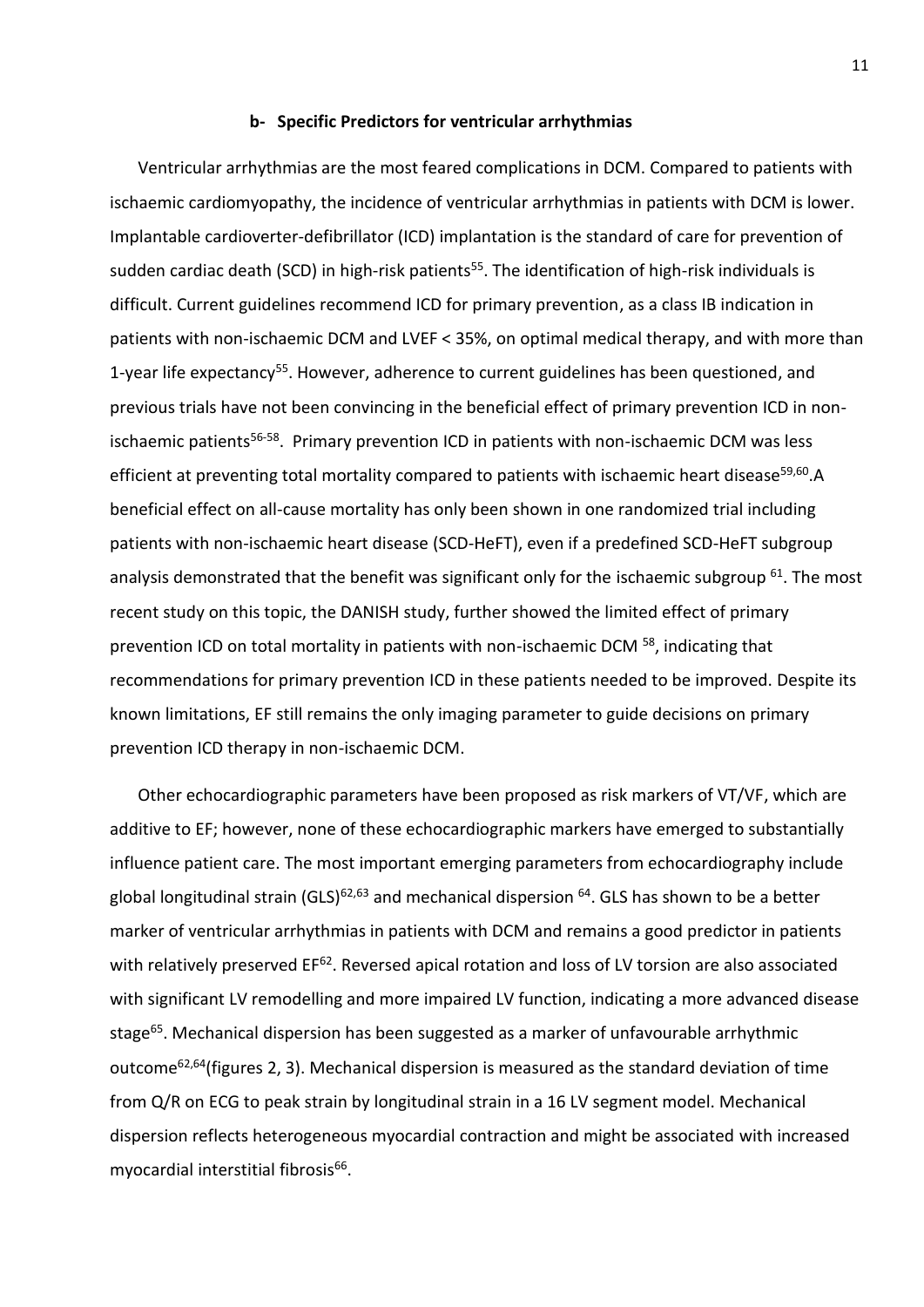**Cardiovascular magnetic resonance** (CMR) holds promises in this context by showing that newly diagnosed DCM patients without mid-wall LGE are more likely to experience LV-reverse remodelling than those with LGE, irrespective of the severity of clinical status and of LV dilatation and dysfunction at initial evaluation<sup>32</sup>. Moreover, CMR renders available important risk markers at multiple levels in addition to LV functional parameters. As an example, right ventricular systolic dysfunction (ejection-fraction≤45%), as quantified by CMR, is a powerful and independent adverse predictor of transplant-free survival and other heart failure outcomes<sup>67</sup>. About one-third of DCM patients show mid-wall LGE, reflecting replacement fibrosis, and this has been shown to be a strong and independent predictor of all-cause mortality, cardiovascular death/transplantation and sudden cardiac death  $35,68-71$  with incremental prognostic value to LV ejection-fraction<sup>35,68,69</sup>. DCM patients with mid-wall LGE had been reported with a 4-fold increased risk of SCD or aborted SCD after correction for other confounders, refining the arrhythmic risk estimation with potential important implications for public health and resource utilization (figure 4). <sup>35,69-71</sup>. Mid-wall fibrosis has been shown to be an effective prognosticator amongst a wide range of disease severity, including in DCM patients without history of heart failure (class B of HF) and in candidates for device(s) treatment. 68,69,71-73 Patients with DCM and mid-wall fibrosis receiving CRT were less likely to exhibit LV reverse remodelling and had worse clinical outcomes compared to non-LGE patients, and these outcomes were similar to those of ischaemic cardiomyopathy patients. <sup>72</sup> These data are in line with a metaanalysis on nine studies, including nearly 1500 patients with DCM, which reported that LGE has an excellent prognostic value for all-cause mortality, HF hospitalization and SCD.<sup>74</sup> Several studies have proposed diverse cut-off values for fibrosis extent for predicting clinical outcomes, but currently there is no consensus about which cut-off can effectively stratify DCM patients. <sup>69,70</sup> Nonetheless, mid-wall fibrosis retained its prognostic value when considered as a continuous variable, supporting the concept that the extent and not only the presence of fibrosis may be a prognostic marker<sup>35,75</sup>.

Parametric mapping sequences have been applied in DCM cohorts to quantify myocardial native T1 and T2 relaxation times as well as extracellular volume fraction (ECV). The results from different studies using different T1 mapping sequences at diverse magnetic fields were concordant in their reporting of higher native T1 and ECV values in DCM patients compared to controls. <sup>76,77</sup> In DCM patients, myocardial ECV reflects histology-verified collagen content and may serve as a potential non-invasive marker of diffuse interstitial fibrosis and for monitoring the response to anti-remodelling treatments.  $78$  Recently, a higher native T1 value of myocardium was demonstrated as an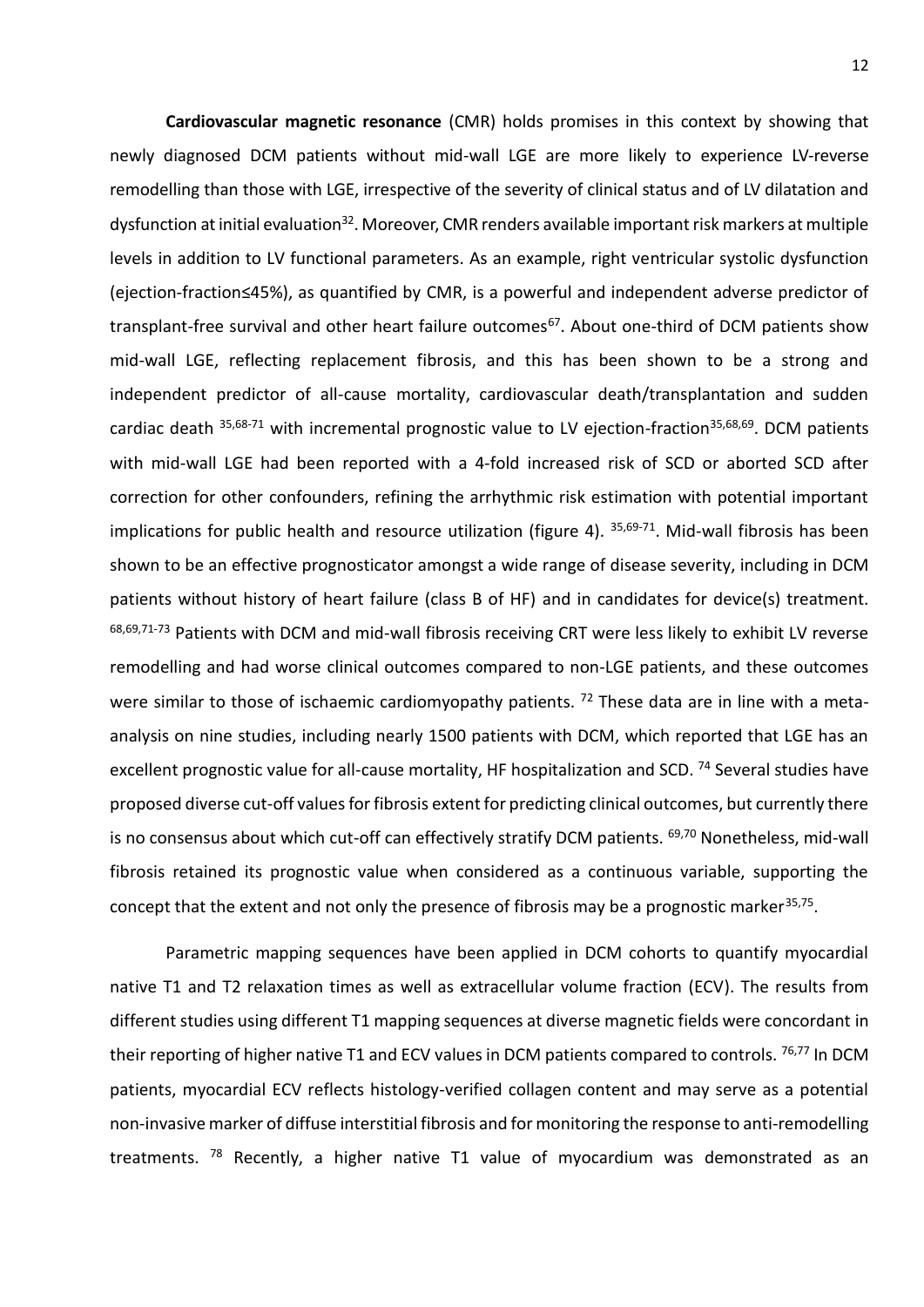independent predictor of all-cause mortality and heart failure events in a cohort of 637 patients with DCM. <sup>77</sup>

Despite the adoption of parametric imaging as a promising tool in DCM patients and potentially providing diagnostic as well prognostic information in addition to LGE, multicentre, multivendor, multi-sequence studies in large cohorts of normal subjects and DCM patients are still warranted.

#### **Cardiac radionuclide imaging techniques:**

**-Single photon emission computed tomography (SPECT)):** DCM are among the major predisposing factor for ventricular arrhythmias, whose genesis relies on the combined presence of a triggering mechanism that initiates the arrhythmia and of an anatomic substrate that maintains the arrhythmia once it is initiated (i.e islands of scar tissue after myocarditis) . One of the most relevant factors that may trigger ventricular arrhythmias is represented by an abnormality of cardiac sympathetic tone. Preliminary data indicated that impairment of cardiac adrenergic innervation may represent a relevant marker of adverse prognosis, particularly predisposing to the development of malignant ventricular arrhythmias<sup>79</sup>. Nuclear imaging might offer the chance to shed light on cardiac sympathetic tone through the use of a dedicated nervous radiotracer [123Imetaiodobenzyl-guanidine (123I-MIBG)] (figure 5). From planar images, 123I-MIBG uptake is semiquantitatively assessed by calculating the heart-to-mediastinum (H/M) ratio and the washout rate, which estimates cardiac global adrenergic receptor density and has been associated with adverse prognosis<sup>80</sup>. However, despite their excellent reproducibility, those planar scintigraphic measures are unable to unmask regional alterations of cardiac adrenergic tone, whose presence has been shown to be associated with different cardiac pathologies, independently predicting patient outcomes. Some studies have suggested that a regional 123I-MIBG defect score, derived from SPECT images, may be superior to the H/M ratio in predicting patients' adverse prognosis, highlighting the independent detrimental effect of regional adrenergic innervation heterogeneity<sup>81</sup>.

The use of new solid-state cardiac cameras with cadmium–zinc–telluride (CZT) detectors, characterized by higher photon sensitivity and spatial resolution than standard cameras allow a comprehensive assessment of myocardial innervation and perfusion in a single imaging session and with a limited radiation burden<sup>82,83</sup>. However, more data are needed in order to use 123I-MIBG in clinical routine..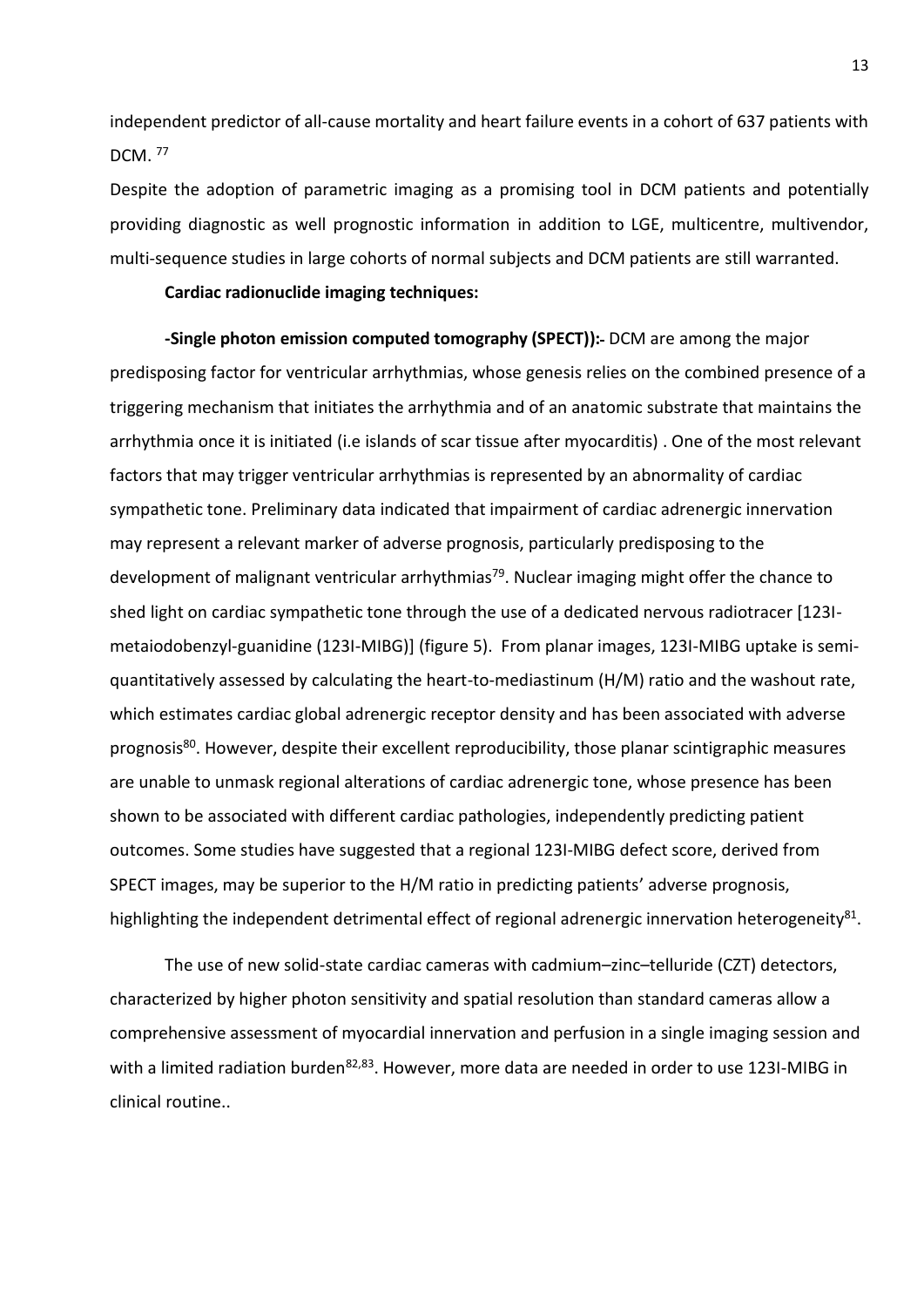**- Positron emission tomography** (PET) remains the reference standard for the non-invasive evaluation of myocardial adrenergic tone, allowing the absolute quantification of sympathetic nerve terminal activity <sup>84</sup>.

The versatility of PET radiotracers allows performance of a combined investigation of both presynaptic and post-synaptic receptor density. Accordingly, the positron tracers [11C] hydroxyephedrine and [11C]epinephrine permit quantification of the density of sympathetic nerve terminals<sup>84</sup>, while postsynaptic receptor density can be assessed with [11C]CGP12177, which has been shown to independently predict patients' adverse prognosis, particularly related to the incidence of symptomatic HF.

## **Risk stratification of ventricular arrhythmias in patients with familial DCM**

A particular subset of patients with familial non-ischaemic DCM have a genetic aetiology, especially patients with Lamin A/C (LMNA) mutations. These patients with LMNA mutations typically have early onset of atrioventricular (AV)-block, supraventricular and ventricular arrhythmias and progressive DCM. Sudden cardiac death due to ventricular arrhythmias is frequent and often occurs before the development of DCM<sup>85-87</sup>. Compared to patients with DCM of another aetiology, risk stratification of ventricular arrhythmias in these patients requires a different approach since these patients have a significantly higher risk of SCD. Reduced EF is a late symptom and cannot be used as the decision tool for ICD. Conduction block, male gender, septal LGE, non-sustained ventricular tachycardia, reduced functional capacity, genotype and previous competitive sports are suggested as risk markers, and ICD implantation for primary prevention in LMNA patients  $^2$  should be considered quite early.<sup>85,87,88</sup> Additional imaging markers from echocardiography in these patients include septal strain and mechanical dispersion<sup>89</sup>.

### **3) The role of cardiac imaging in the decision of heart failure therapies**

**a. Cardiac Resynchronization Therapy (CRT) /Left Ventricular Assistance Devices (LVAD)** 

### **Resynchronization Therapy**

### Global LV function assessment

LVEF below 35% is a prerequisite for CRT according to current guidelines<sup>21</sup>.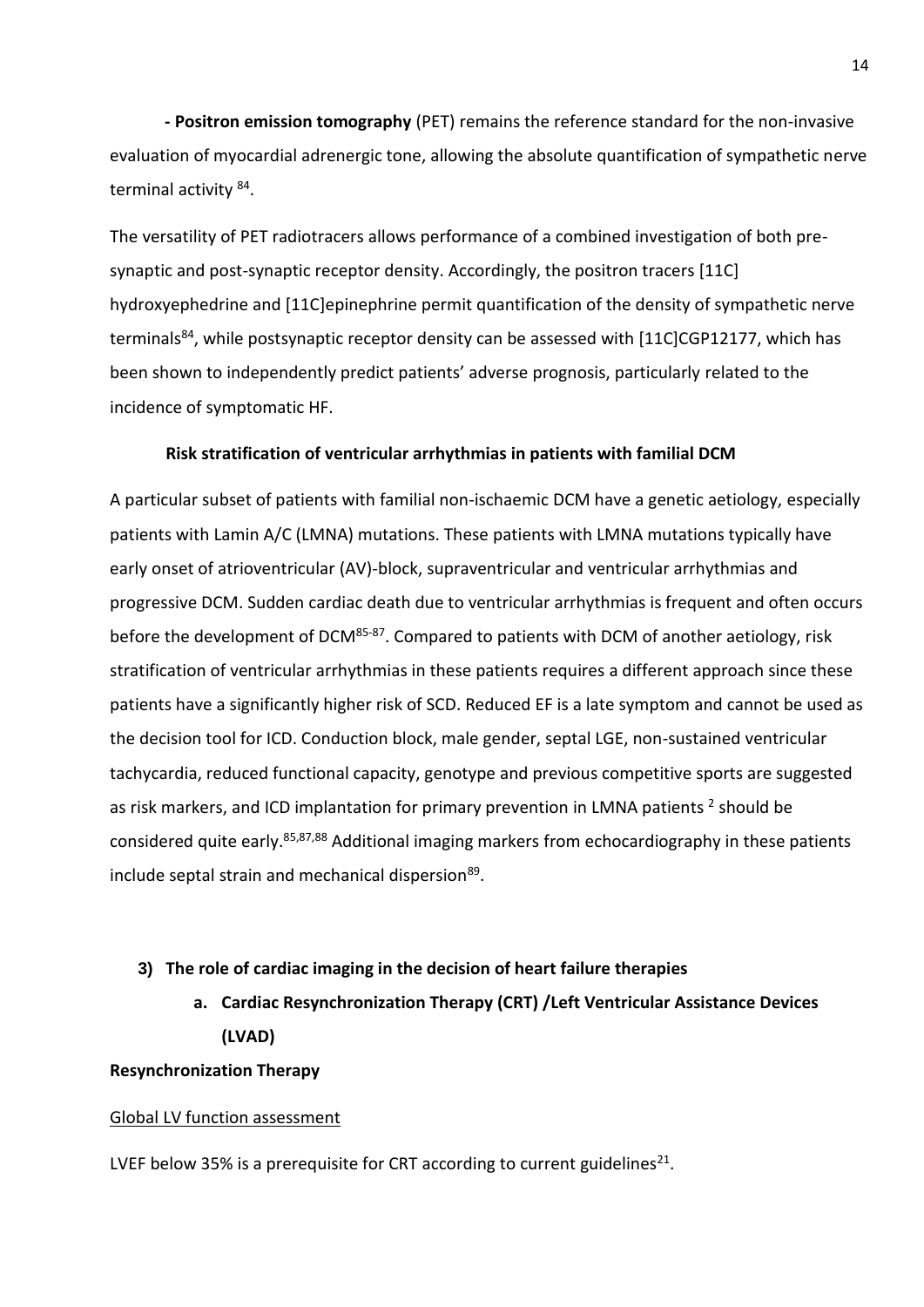Although global longitudinal strain (GLS) has emerged as a sensitive and robust measure of global LV function, there is currently no sufficient evidence for recommending a certain cut-off value for this parameter for patient selection. No randomized study with a control group has demonstrated that GLS based implantation of a CRT-device change the outcomes.

### Regional LV functional assessment

CRT resynchronizes the contraction of the cardiac walls, which improves cardiac performance and induces reverse remodelling<sup>90</sup>. Consequently, the assessment of mechanical dyssynchrony has been proposed as a selection criteria in CRT candidates. Unlike nonspecific parameters, which showed no added predictive value over ECG criteria<sup>91,92</sup>, parameters reflecting the typical deformation patterns amendable to CRT can accurately identify responders to CRT<sup>93-95</sup>. In particular, early systolic septal shortening with inward motion (septal bounce, septal flash)<sup>96,97</sup> followed by late systolic stretch of the septum and an apex motion towards the late contracting lateral wall (apical rocking)<sup>93,98-100</sup> are strong predictors of CRT success<sup>93,95</sup>. These patterns are visually recognizable<sup>93,97-99</sup>, but less experienced readers may benefit from their quantitative assessment<sup>101</sup>. A low-dose dobutamine challenge can unmask apical rocking and septal flash in a minority of patients where typical dyssynchrony patterns are difficult to recognize<sup>99,102</sup>. The modality of choice for the assessment of mechanical dyssynchrony is echocardiography, as it combines the best temporal resolution with the option of quantification by tissue Doppler or speckle tracking techniques<sup>6</sup>. CMR and radionuclide imaging techniques may also serve this purpose $^{103}$ .

Unlike echocardiography, SPECT myocardial perfusion imaging provides a single parameter to define mechanical dyssynchrony (phase analysis derived standard deviation SD) which is reproducible, repeatable on serial imaging testing, and easy to derive. (AlJaroudi W, Chen J, Jaber WA, Lloyd SG, Cerqueira MD, Marwick T. Nonechocardiographic imaging in evaluation for cardiac resynchronization therapy. Circulation Cardiovasc Img 2011;4:334–43).

Regional myocardial work can be estimated from echocardiographic pressure strain loops<sup>104,105</sup>and has been shown to be related to reverse remodelling after CRT<sup>106,107</sup>. To what extent these methods predict CRT success beyond dyssynchrony assessment remains to be determined with a control group and not on patients that are all implanted according to current guidelines <sup>107,108</sup>(figures 3 and 6).

### Ischaemia & Viability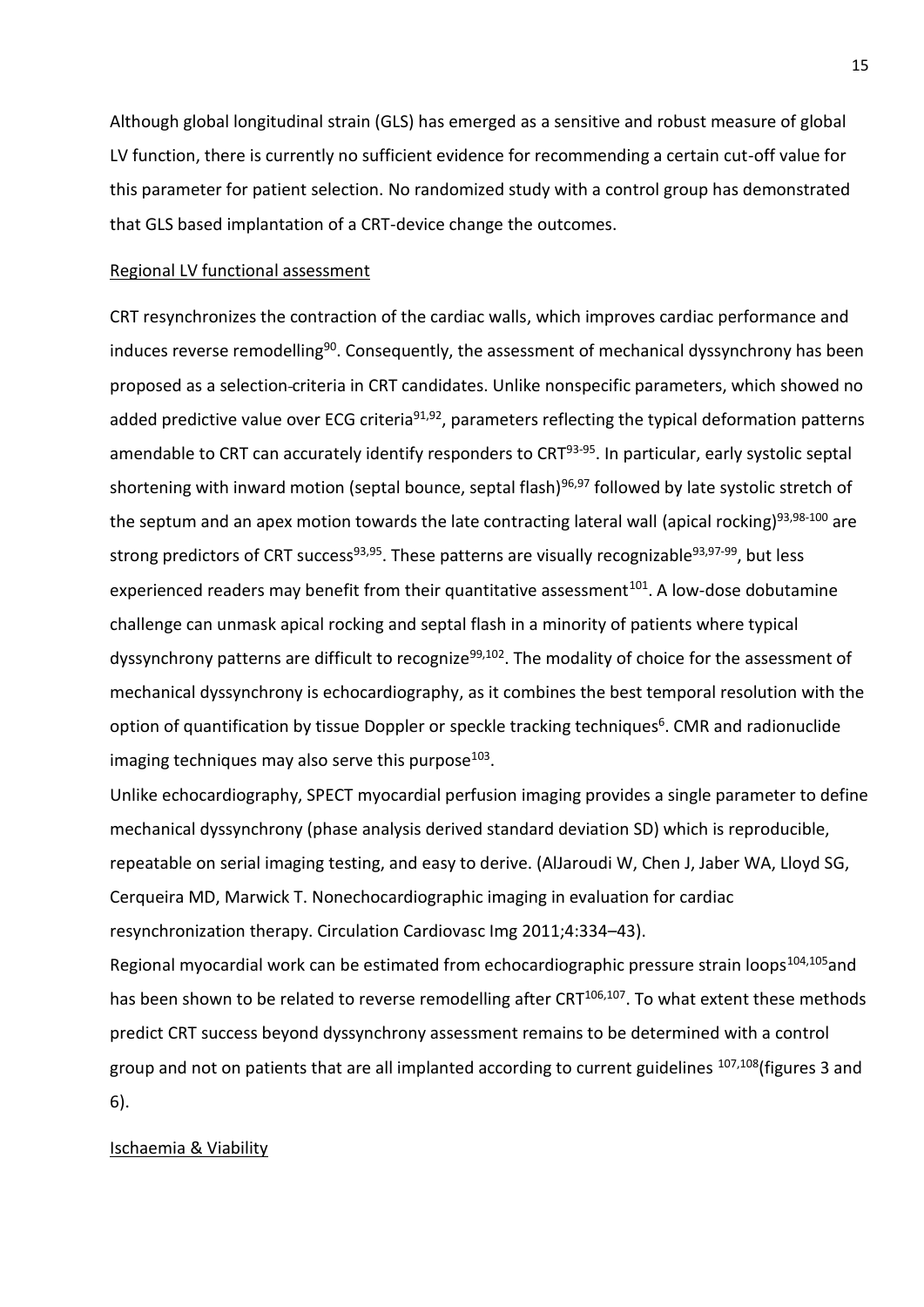Scar burden reduces the effect of CRT and must be assessed before device implantation. This is much less important in DCM (and much more complicated to quantify) than in ischemic heart disease. Nevertheless, CMR is the method of choice as it shows interstitial fibrosis (T1 mapping) but also authentic scar tissue in post myocarditis cardiomyopathies for instance<sup>109,110</sup>. The level of evidence and the inter-machine variability justify to abstain from a recommendation to use T1 mapping approaches in daily routine practice at the present time. Upon availability, SPECT or a combined FDG/ammonia-PET study may also serve to assess myocardial viability prior to CRT implantation.

### Procedure Planning

Cardiac CT can visualize the coronary veins non-invasively if pre-procedural planning of LV lead placement is needed<sup>111</sup>. Hybrid imaging methods may be used to overlay coronary vein anatomy with myocardial viability from PET and cardiac phase analysis from gated SPECT studies and thereby guide noninvasively the implantation of left ventricular pacing leads.

### Therapy Response and Reverse Remodelling

AV and VV optimization could be performed to increase the response rate to CRT. AV optimization can be guided during imaging by aiming at a maximal trans-mitral filling time or stroke volume<sup>112,113</sup>. VV optimization may be attempted by means of regional deformation analysis. However, there is limited evidence on the effect on patient outcome<sup>113</sup>. Cessation of apical rocking and of septal flash is an immediate marker of successful CRT implantation and predicts reverse remodelling and survival benefit<sup>93</sup>. Echocardiography is the method of choice for all functional assessments following CRT implantation.

In addition to clinical improvement and survival benefit, increases in LV-function and decreases in LV-volume are long-term signs of favourable CRT-response. The latter is frequently accompanied by a normalization of wall thickness, i.e., an increase in septal and decrease in lateral wall thickness. Echocardiography is the "first line method" to document this so-called "reverse remodelling". Although CMR might have higher accuracy, it is usually not a convenient approach to perform a routine CMR scan in a patient with an implanted electronic device (Image quality could be impaired due to the metal artefact of the device) <sup>114</sup>. However, CMR in patients with pacemakers and ICD both MR-conditional, and more recently also in non-conditional devices, can be performed safely in expert CMR centres<sup>115</sup>. An LV end-systolic volume decrease of more than 15% within the first year is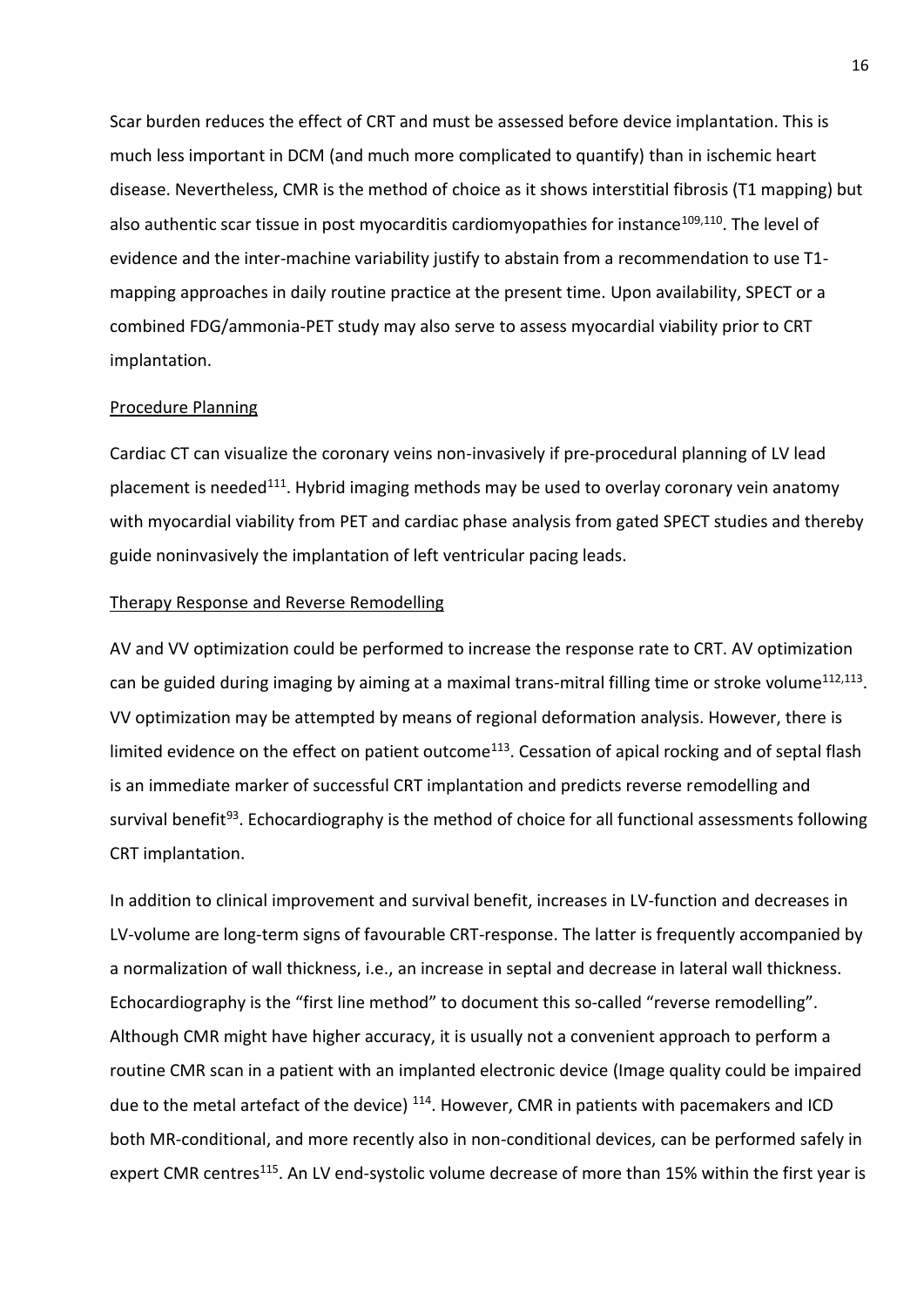a commonly accepted cut-off for successful CRT. It must be assumed, however, that in certain patients, less reverse remodelling might also be related to survival benefit, while in some patients, the pure stabilization of LV size, i.e., the prevention of further remodelling, might be a therapeutic success<sup>116</sup>.

# **Left Ventricular Assist Devices**

### Patient Assessment

The absence of severe right ventricular and tricuspid valve dysfunction are relevant criteria to determine the eligibility of patients for the implantation of a left ventricular assist device  $(LVAD)^{21,117}$ . RV longitudinal strain has demonstrated useful and independently predicts RV failure after LVAD implant<sup>118,119</sup>.

Echocardiography is the first line method of choice for the initial assessment of cardiac morphology and function of an LVAD candidate (table 4) <sup>117,120</sup>. RV size should be routinely assessed by conventional two-dimensional echocardiography using multiple acoustic windows, and the report should include both qualitative and quantitative parameters<sup>121</sup>. Three-dimensional echocardiography may be used in laboratories with experience and the necessary equipment<sup>6,21</sup>.

Extra-cardiac anatomic structures, such as the great vessels, may be imaged with MRI or, in case of implanted devices, CT<sup>111</sup>.

# Patient follow up(Table 5)

In addition to the assessment of left and right ventricular morphology and function, the 2D and Doppler examination of the LVAD cannula within the LV is relevant for the functional assessment of the device<sup>122-124</sup>.

# b. **Secondary (Functional) mitral regurgitation (MR)**

Secondary MR is an important issue in DCM patients. A clear prognostic value of this type of MR has been reported.

MR in DCM is not mainly due to a disease of the leaflets but to the symmetrical or asymmetrical dilation of the left ventricle. The detection of the MR should not wait that the LV-dysfunction become too severe. When the LV is too enlarged and the function too decrease, MR looses its prognostic value<sup>125</sup>.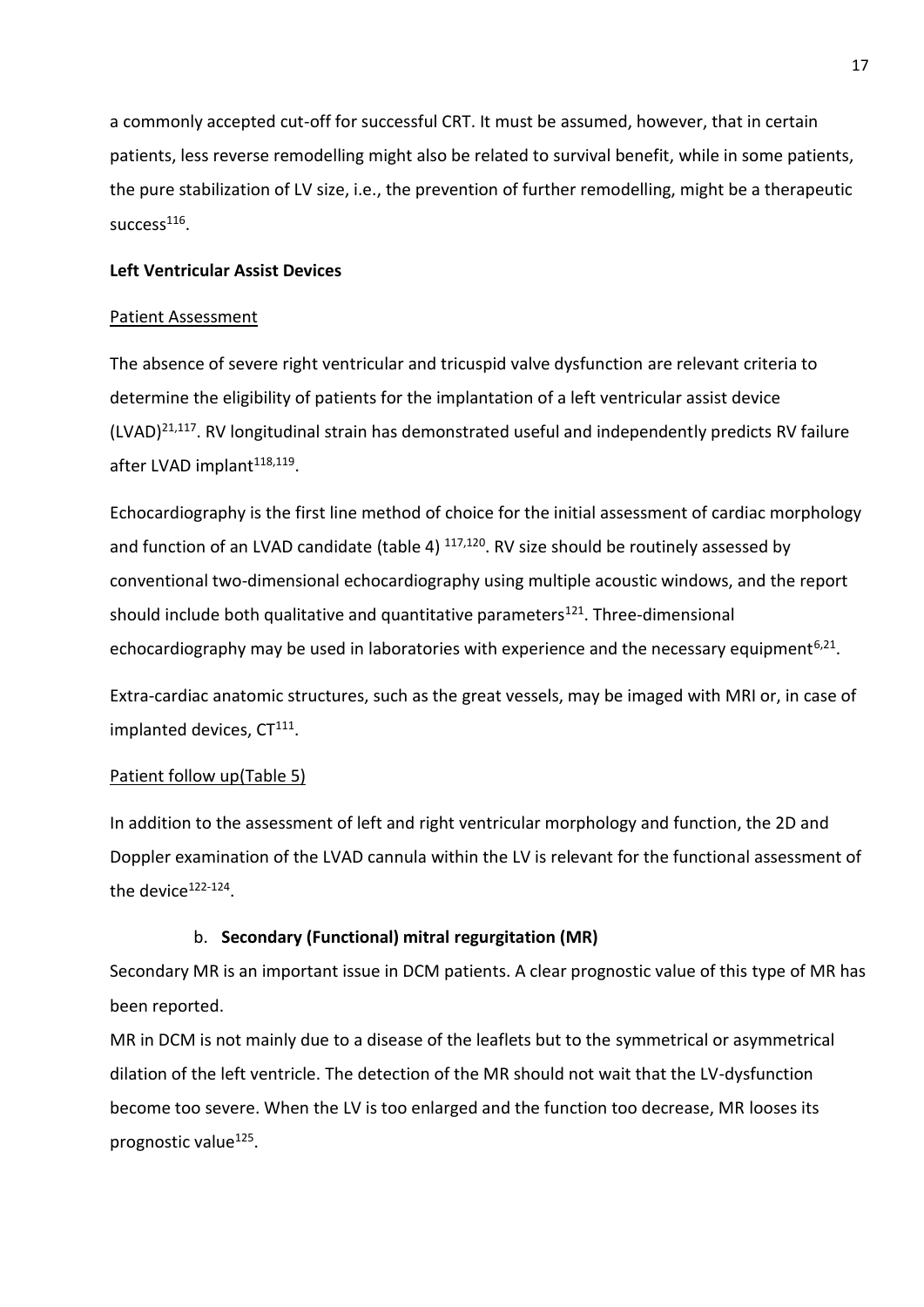Secondary MR needs to be carefully assessed<sup>48</sup>(figures 7 and 8). Medical treatment including CRT will impact on the severity of the MR.

If MR remains severe and symptomatic, surgery and percutaneous correction of the regurgitation could be considered. The ESC guidelines in valvular heart disease provide a class IIbC indication for the percutaneous edge-to-edge procedure or valve surgery after careful evaluation for ventricular assist device or heart transplant, according to individual patient characteristics in patients with severe secondary mitral regurgitation and LVEF < 30% who remain symptomatic despite optimal medical management (heart team decision).

However, how should the secondary MR be defined as severe? This should be based on an integrative approach including an anatomic assessment of the heart. Degree of LV dilatation and the degree of leaflet tethering should be carefully evaluated. Then, the regurgitation has to be quantified according to the specific recommendations and guidelines proposed by the ESC and the EACVI.

Discrepancy between European and American approaches for defining a severe secondary MR exist<sup>49,126</sup>. This issue is related to a gap in evidence. The recent Mitra-FR and COAPT trials are encouraging the use of regurgitant volume > 45 ml and/or regurgitant orifice area > 30mm² for deciding for the implantation of clips in patients symptomatic and having a LVEF >20% <sup>127-130</sup>.

#### **D- Appropriateness of each imaging technique to assess patients with DCM**

European appropriateness criteria for the use of cardiovascular imaging in heart failure (HF) have been developed using a rigorous process described elsewhere<sup>131</sup>. This document provides a framework for decisions regarding judicious utilization of imaging in the management of patients with HF seen in clinical practice. However, the appropriate use of each non-invasive cardiovascular imaging (CVI) technique in DCM has not been studied extensively. As in HF patients, cardiovascular imaging can be used for DCM patients in various clinical scenarios and settings: 1/ for the diagnosis of the DCM, 2/ for the planning of the treatment (CRT/LVAD) and 3/ for the follow-up of the DCM patients. The appropriateness of use for each technique may be dependent on the mode of presentation (urgent or not), the stage of the DCM (early vs. clinical), the symptomatic status, and the need to perform a screening. It should also reflect practice heterogeneity across Europe, with broad variations in access to modern technology and imaging facilities, educational platforms, training requirements, certification guidelines, and reimbursement systems.

### **E- Challenges and gaps in evidence**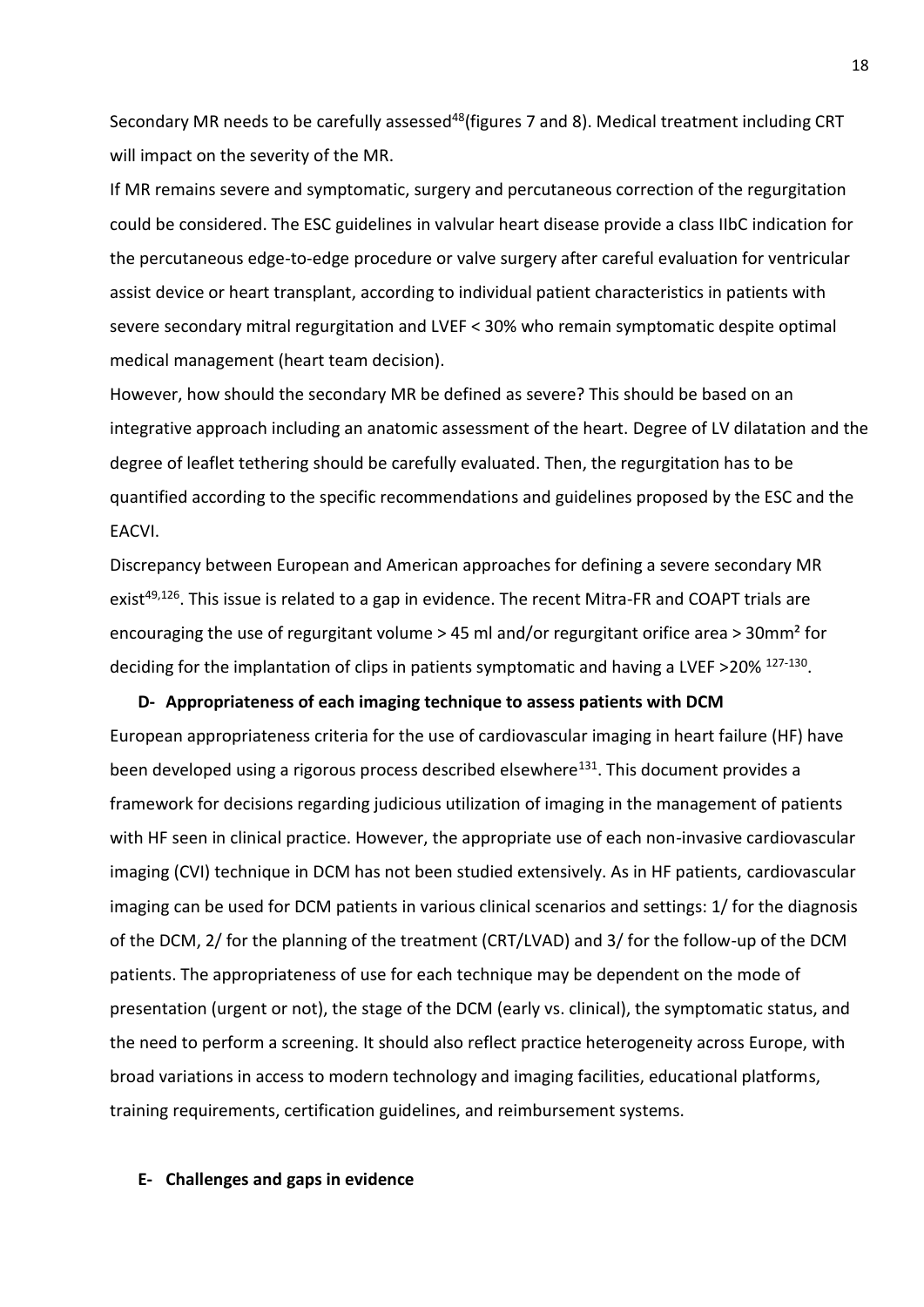Large studies testing imaging-based approach to disease treatment vs non-imaging-based approach are lacking. The literature suggests that imaging, especially echocardiography which was tested, was unsuccessful to improve patients' selection for CRT. Nevertheless, imaging techniques are becoming more mature in the precision and the potential clinical value of parameters offered Scientific Associations, like the EACVI, are committed to define the most appropriate imaging approach and patients' pathways<sup>132</sup>. Individual modalities and multimodality imaging appropriateness criteria are warranted, as well as randomized prospective large studies involving imaging strategy scenarios. In an era of precision medicine, imaging phenotyping might play a key role in therapeutic decisions and management.

#### **F- Perspectives**

Despite several imaging and genetic improvements, several challenges persist concerning the diagnosis, genetics and other aetiologies, prognosis, and even definition of DCM. Although a revised definition of DCM has recently been proposed (2), including the creation of a new category of hypokinetic non-dilated cardiomyopathies, several uncertainties persist. Multimodality imaging combined with genetic studies could have a central role in the evaluation of DCM.

In the present document the differential diagnoses of DCM (excepting the ischemic aetiology) is not specifically addressed. One of the major challenges is being able to both make an early diagnosis of DCM, leading to earlier and more effective preventive and therapeutic strategies, but to avoid erroneous diagnosis and misinterpretation of physiological variants. Two such examples are the "grey-zone" LV modifications observed in athletes  $^{133}$  and the frequently difficult diagnosis of LV non-compaction, with the known risk of both over- and under-diagnosis. A unified definition of the diagnostic criteria for LV-non compaction is waiting for results from ongoing studies<sup>134,135</sup>.

In all these difficult situations, the combined use of 2 different imaging modalities is recommended, including preferably echocardiography or CMR. These techniques give additional information and should frequently be used in combination in the same patient to maximize diagnostic performance.

Additional studies are warranted to select the most appropriate utilization of each imaging technique when facing a patient with suspected or definite  $DCM<sup>2,136</sup>$ . Finally, additional investigations such as familial screening, and genetic studies are frequently necessary.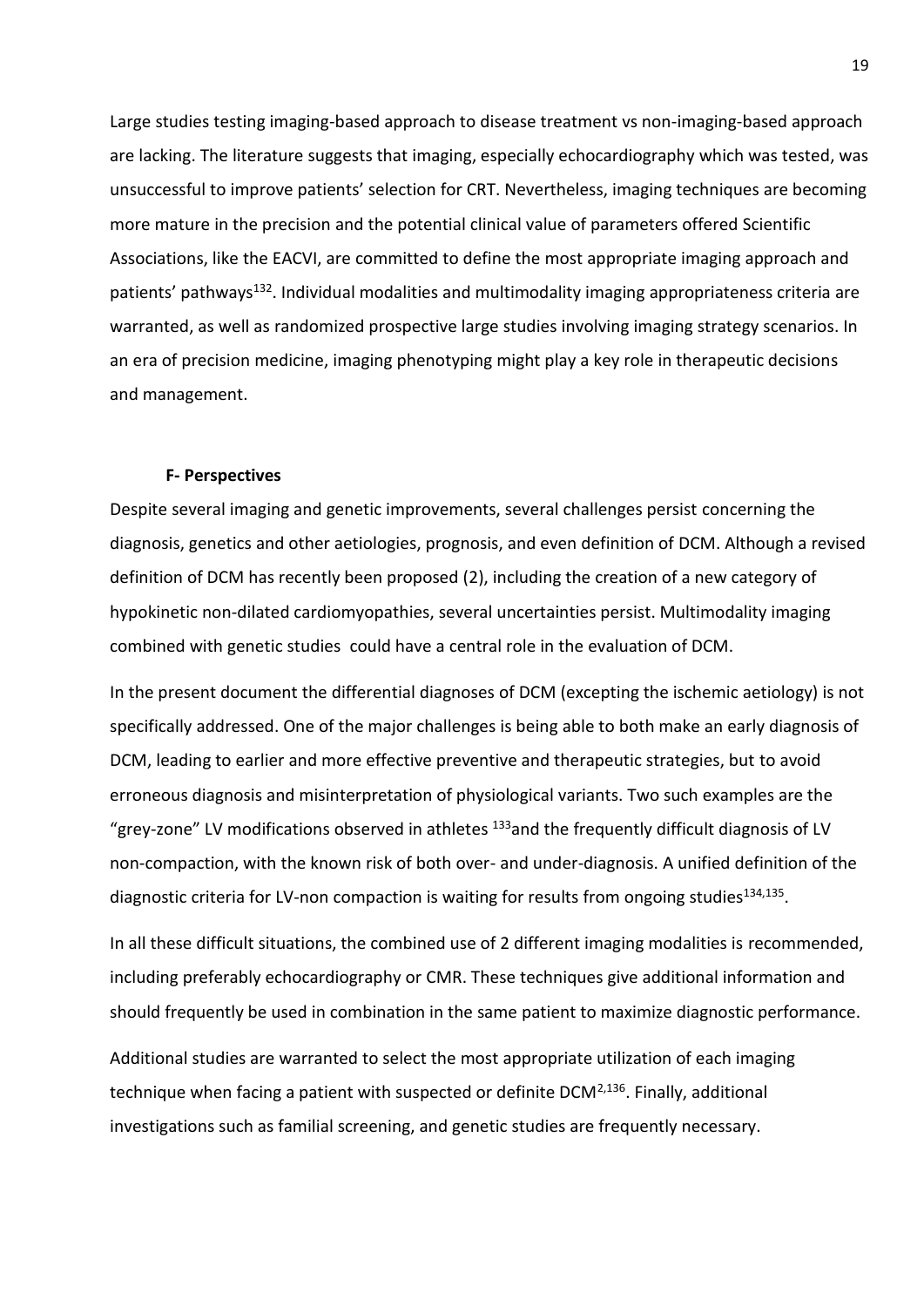Patients with suspected DCM should be referred to specialized centres that can provide a multidisciplinary team approach for early diagnosis, avoiding over-diagnosis, providing adequate familial counselling, prognostic stratification, and finally optimal patients' management.

# **Acknowledgements**

CBD is supported by the Bristol National Institute of Health Research (NIHR) Biomedical Research Centre (BRC). The views expressed in this publication are those of the authors and not necessarily those of the NHS, the National Institute for Health Research or the Department of Health.

## **References**

1. Weintraub RG, Semsarian C, Macdonald P. Dilated cardiomyopathy. Lancet 2017;390:400-14.

2. Pinto YM, Elliott PM, Arbustini E, et al. Proposal for a revised definition of dilated cardiomyopathy, hypokinetic non-dilated cardiomyopathy, and its implications for clinical practice: a position statement of the ESC working group on myocardial and pericardial diseases. Eur Heart J 2016;37:1850-8.

3. Elliott P, Andersson B, Arbustini E, et al. Classification of the cardiomyopathies: a position statement from the European Society Of Cardiology Working Group on Myocardial and Pericardial Diseases. Eur Heart J 2008;29:270-6.

4. Caforio ALP, Adler Y, Agostini C, et al. Diagnosis and management of myocardial involvement in systemic immune-mediated diseases: a position statement of the European Society of Cardiology Working Group on Myocardial and Pericardial Disease. Eur Heart J 2017;38:2649-62.

5. Japp AG, Gulati A, Cook SA, Cowie MR, Prasad SK. The Diagnosis and Evaluation of Dilated Cardiomyopathy. J Am Coll Cardiol 2016;67:2996-3010.

6. Lang RM, Badano LP, Mor-Avi V, et al. Recommendations for cardiac chamber quantification by echocardiography in adults: an update from the American Society of Echocardiography and the European Association of Cardiovascular Imaging. Eur Heart J Cardiovasc Imaging 2015;16:233-70.

7. Galderisi M, Cosyns B, Edvardsen T, et al. Standardization of adult transthoracic echocardiography reporting in agreement with recent chamber quantification, diastolic function, and heart valve disease recommendations: an expert consensus document of the European Association of Cardiovascular Imaging. Eur Heart J Cardiovasc Imaging 2017;18:1301-10.

8. Soriano CJ, Ridocci F, Estornell J, Jimenez J, Martinez V, De Velasco JA. Noninvasive diagnosis of coronary artery disease in patients with heart failure and systolic dysfunction of uncertain etiology, using late gadolinium-enhanced cardiovascular magnetic resonance. J Am Coll Cardiol 2005;45:743-8.

9. Celeng C, Leiner T, Maurovich-Horvat P, et al. Anatomical and Functional Computed Tomography for Diagnosing Hemodynamically Significant Coronary Artery Disease: A Meta-Analysis. JACC Cardiovasc Imaging 2018.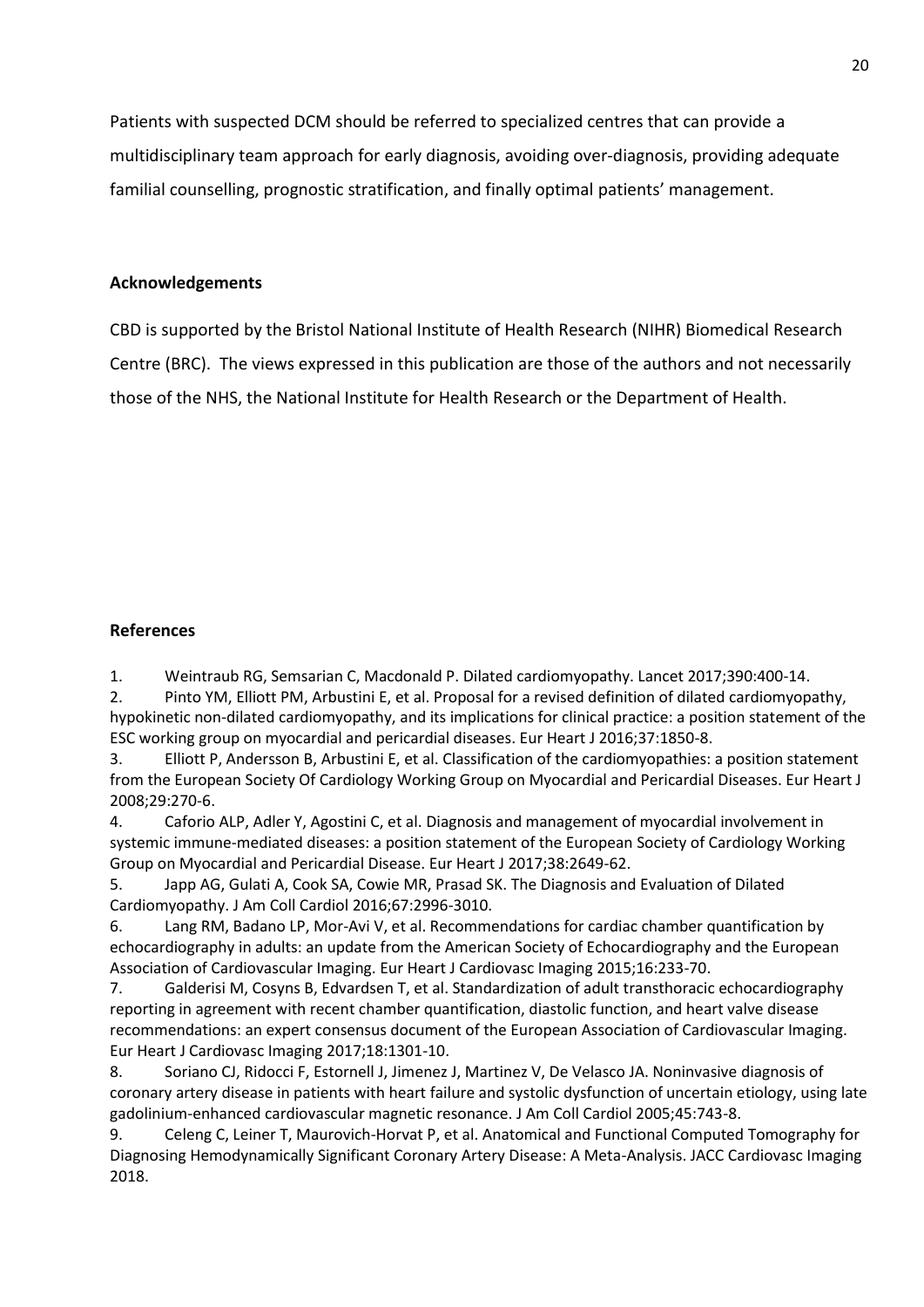10. Ponikowski P, Voors AA, Anker SD, et al. 2016 ESC Guidelines for the diagnosis and treatment of acute and chronic heart failure: The Task Force for the diagnosis and treatment of acute and chronic heart failure of the European Society of Cardiology (ESC)Developed with the special contribution of the Heart Failure Association (HFA) of the ESC. Eur Heart J 2016;37:2129-200.

11. Fatkin D, Yeoh T, Hayward CS, et al. Evaluation of left ventricular enlargement as a marker of early disease in familial dilated cardiomyopathy. Circ Cardiovasc Genet 2011;4:342-8.

12. George A, Figueredo VM. Alcoholic cardiomyopathy: a review. J Card Fail 2011;17:844-9.

13. Caballero L, Kou S, Dulgheru R, et al. Echocardiographic reference ranges for normal cardiac Doppler data: results from the NORRE Study. Eur Heart J Cardiovasc Imaging 2015;16:1031-41.

14. Ponikowski P, Voors AA, Anker SD, et al. 2016 ESC Guidelines for the diagnosis and treatment of acute and chronic heart failure: The Task Force for the diagnosis and treatment of acute and chronic heart failure of the European Society of Cardiology (ESC)Developed with the special contribution of the Heart Failure Association (HFA) of the ESC. Eur Heart J 2016;37:2129-200.

15. Farsalinos KE, Daraban AM, Unlu S, Thomas JD, Badano LP, Voigt JU. Head-to-Head Comparison of Global Longitudinal Strain Measurements among Nine Different Vendors: The EACVI/ASE Inter-Vendor Comparison Study. J Am Soc Echocardiogr 2015;28:1171-81, e2.

16. Boyd A, Stoodley P, Richards D, et al. Anthracyclines induce early changes in left ventricular systolic and diastolic function: A single centre study. PLoS One 2017;12:e0175544.

17. Holland DJ, Marwick TH, Haluska BA, et al. Subclinical LV dysfunction and 10-year outcomes in type 2 diabetes mellitus. Heart 2015;101:1061-6.

18. Voigt JU, Pedrizzetti G, Lysyansky P, et al. Definitions for a common standard for 2D speckle tracking echocardiography: consensus document of the EACVI/ASE/Industry Task Force to standardize deformation imaging. Eur Heart J Cardiovasc Imaging 2015;16:1-11.

19. Lakdawala NK, Thune JJ, Colan SD, et al. Subtle abnormalities in contractile function are an early manifestation of sarcomere mutations in dilated cardiomyopathy. Circ Cardiovasc Genet 2012;5:503-10. 20. Mavrogeni S, Dimitroulas T, Kitas GD. Multimodality imaging and the emerging role of cardiac magnetic resonance in autoimmune myocarditis. Autoimmun Rev 2012;12:305-12.

21. Ponikowski P, Voors AA, Anker SD, et al. 2016 ESC Guidelines for the diagnosis and treatment of acute and chronic heart failure: The Task Force for the diagnosis and treatment of acute and chronic heart failure of the European Society of Cardiology (ESC)Developed with the special contribution of the Heart Failure Association (HFA) of the ESC. Eur Heart J 2016.

22. Lopez-Fernandez T, Thavendiranathan P. Emerging Cardiac Imaging Modalities for the Early Detection of Cardiotoxicity Due to Anticancer Therapies. Rev Esp Cardiol (Engl Ed) 2017;70:487-95.

23. Boulmier D, Audinet C, Heautot JF, et al. Clinical contributions of 64-slice computed tomography in the evaluation of cardiomyopathy of unknown origin. Arch Cardiovasc Dis 2009;102:685-96.

24. Naik MM, Diamond GA, Pai T, Soffer A, Siegel RJ. Correspondence of left ventricular ejection fraction determinations from two-dimensional echocardiography, radionuclide angiography and contrast cineangiography. J Am Coll Cardiol 1995;25:937-42.

25. Yamada S, Arrell DK, Kane GC, et al. Mechanical dyssynchrony precedes QRS widening in ATPsensitive K(+) channel-deficient dilated cardiomyopathy. J Am Heart Assoc 2013;2:e000410.

26. Okada M, Tanaka H, Matsumoto K, Ryo K, Kawai H, Hirata K. Subclinical myocardial dysfunction in patients with reverse-remodeled dilated cardiomyopathy. J Am Soc Echocardiogr 2012;25:726-32.

27. Charron P, Arad M, Arbustini E, et al. Genetic counselling and testing in cardiomyopathies: a position statement of the European Society of Cardiology Working Group on Myocardial and Pericardial Diseases. Eur Heart J 2010;31:2715-26.

28. Zamorano JL, Lancellotti P, Rodriguez Munoz D, et al. 2016 ESC Position Paper on cancer treatments and cardiovascular toxicity developed under the auspices of the ESC Committee for Practice Guidelines: The Task Force for cancer treatments and cardiovascular toxicity of the European Society of Cardiology (ESC). Eur Heart J 2016;37:2768-801.

29. Lancellotti P, Anker SD, Donal E, et al. EACVI/HFA Cardiac Oncology Toxicity Registry in breast cancer patients: rationale, study design, and methodology (EACVI/HFA COT Registry)--EURObservational Research Program of the European Society of Cardiology. Eur Heart J Cardiovasc Imaging 2015;16:466-70.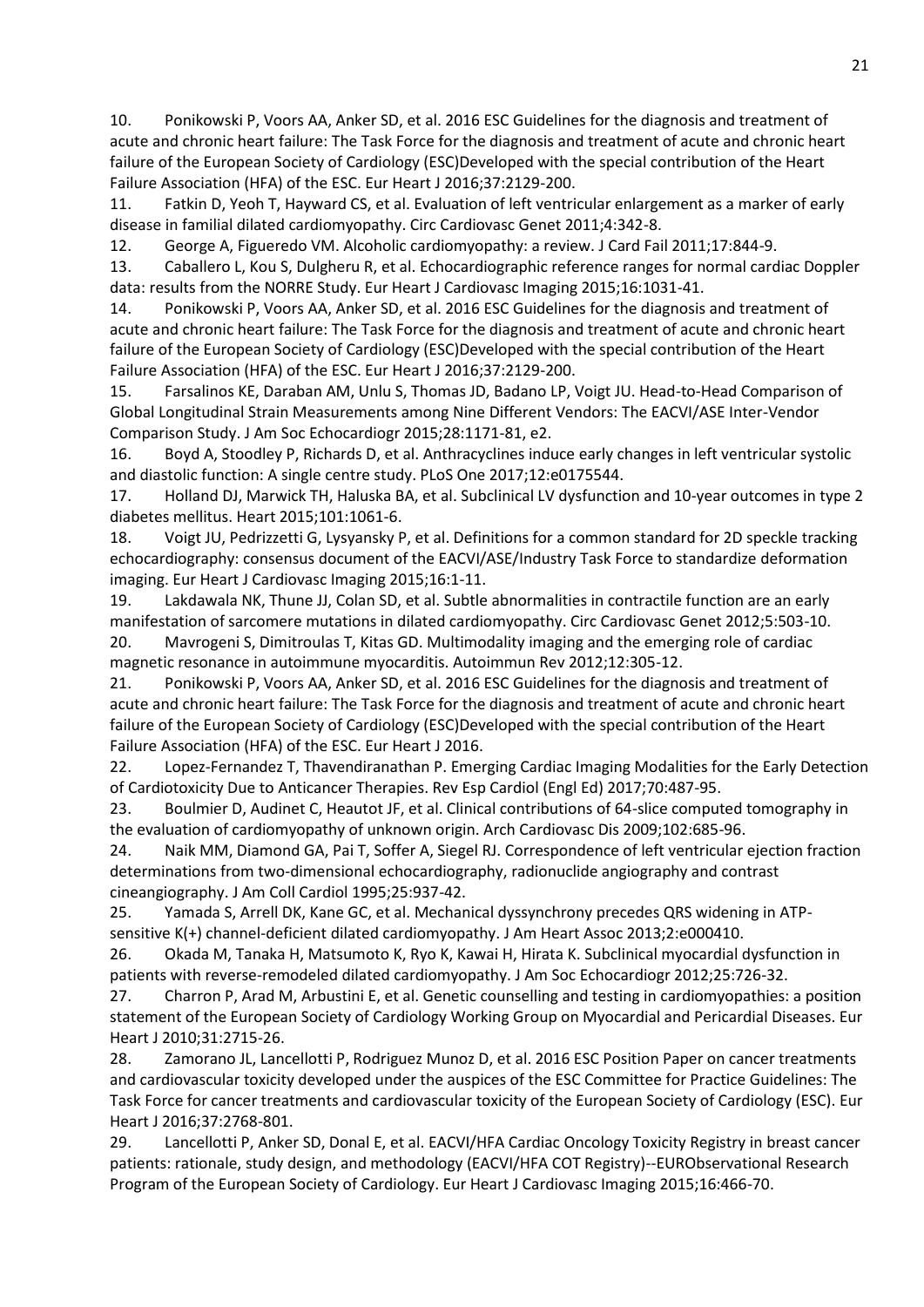30. Plana JC, Galderisi M, Barac A, et al. Expert consensus for multimodality imaging evaluation of adult patients during and after cancer therapy: a report from the American Society of Echocardiography and the European Association of Cardiovascular Imaging. Eur Heart J Cardiovasc Imaging 2014;15:1063-93.

31. Merlo M, Pyxaras SA, Pinamonti B, Barbati G, Di Lenarda A, Sinagra G. Prevalence and prognostic significance of left ventricular reverse remodeling in dilated cardiomyopathy receiving tailored medical treatment. J Am Coll Cardiol 2011;57:1468-76.

32. Masci PG, Schuurman R, Andrea B, et al. Myocardial fibrosis as a key determinant of left ventricular remodeling in idiopathic dilated cardiomyopathy: a contrast-enhanced cardiovascular magnetic study. Circulation Cardiovascular imaging 2013;6:790-9.

33. McMurray JJ, Adamopoulos S, Anker SD, et al. ESC Guidelines for the diagnosis and treatment of acute and chronic heart failure 2012: The Task Force for the Diagnosis and Treatment of Acute and Chronic Heart Failure 2012 of the European Society of Cardiology. Developed in collaboration with the Heart Failure Association (HFA) of the ESC. European heart journal 2012;33:1787-847.

34. Alba AC, Foroutan F, Duero Posada J, et al. Implantable cardiac defibrillator and mortality in nonischaemic cardiomyopathy: an updated meta-analysis. Heart 2018;104:230-6.

35. Gulati A, Jabbour A, Ismail TF, et al. Association of fibrosis with mortality and sudden cardiac death in patients with nonischemic dilated cardiomyopathy. JAMA 2013;309:896-908.

36. Merlo M, Gobbo M, Stolfo D, et al. The Prognostic Impact of the Evolution of RV Function in Idiopathic DCM. JACC Cardiovasc Imaging 2016;9:1034-42.

37. Venner C, Selton-Suty C, Huttin O, Erpelding ML, Aliot E, Juilliere Y. Right ventricular dysfunction in patients with idiopathic dilated cardiomyopathy: Prognostic value and predictive factors. Arch Cardiovasc Dis 2016;109:231-41.

38. Mignot A, Donal E, Zaroui A, et al. Global longitudinal strain as a major predictor of cardiac events in patients with depressed left ventricular function: a multicenter study. J Am Soc Echocardiogr 2010;23:1019- 24.

39. Saito M, Negishi K, Eskandari M, et al. Association of left ventricular strain with 30-day mortality and readmission in patients with heart failure. J Am Soc Echocardiogr 2015;28:652-66.

40. Cho GY, Marwick TH, Kim HS, Kim MK, Hong KS, Oh DJ. Global 2-dimensional strain as a new prognosticator in patients with heart failure. J Am Coll Cardiol 2009;54:618-24.

41. Carluccio E, Biagioli P, Alunni G, et al. Prognostic Value of Right Ventricular Dysfunction in Heart Failure With Reduced Ejection Fraction: Superiority of Longitudinal Strain Over Tricuspid Annular Plane Systolic Excursion. Circ Cardiovasc Imaging 2018;11:e006894.

42. Gorter TM, van Veldhuisen DJ, Bauersachs J, et al. Right heart dysfunction and failure in heart failure with preserved ejection fraction: mechanisms and management. Position statement on behalf of the Heart Failure Association of the European Society of Cardiology. Eur J Heart Fail 2018;20:16-37.

43. Nagueh SF, Smiseth OA, Appleton CP, et al. Recommendations for the Evaluation of Left Ventricular Diastolic Function by Echocardiography: An Update from the American Society of Echocardiography and the European Association of Cardiovascular Imaging. Eur Heart J Cardiovasc Imaging 2016;17:1321-60.

44. Feneon D, Behaghel A, Bernard A, et al. Left atrial function, a new predictor of response to cardiac resynchronization therapy? Heart Rhythm 2015;12:1800-6.

45. Badano LP, Kolias TJ, Muraru D, et al. Standardization of left atrial, right ventricular, and right atrial deformation imaging using two-dimensional speckle tracking echocardiography: a consensus document of the EACVI/ASE/Industry Task Force to standardize deformation imaging. Eur Heart J Cardiovasc Imaging 2018;19:591-600.

46. Rossi A, Dini FL, Faggiano P, et al. Independent prognostic value of functional mitral regurgitation in patients with heart failure. A quantitative analysis of 1256 patients with ischaemic and non-ischaemic dilated cardiomyopathy. Heart 2011;97:1675-80.

47. Mack M, Grayburn P. Guideline-Directed Medical Therapy for Secondary Mitral Regurgitation: More Questions Than Answers! JACC Heart Fail 2017;5:660-2.

48. Grayburn PA, Carabello B, Hung J, et al. Defining "severe" secondary mitral regurgitation: emphasizing an integrated approach. J Am Coll Cardiol 2014;64:2792-801.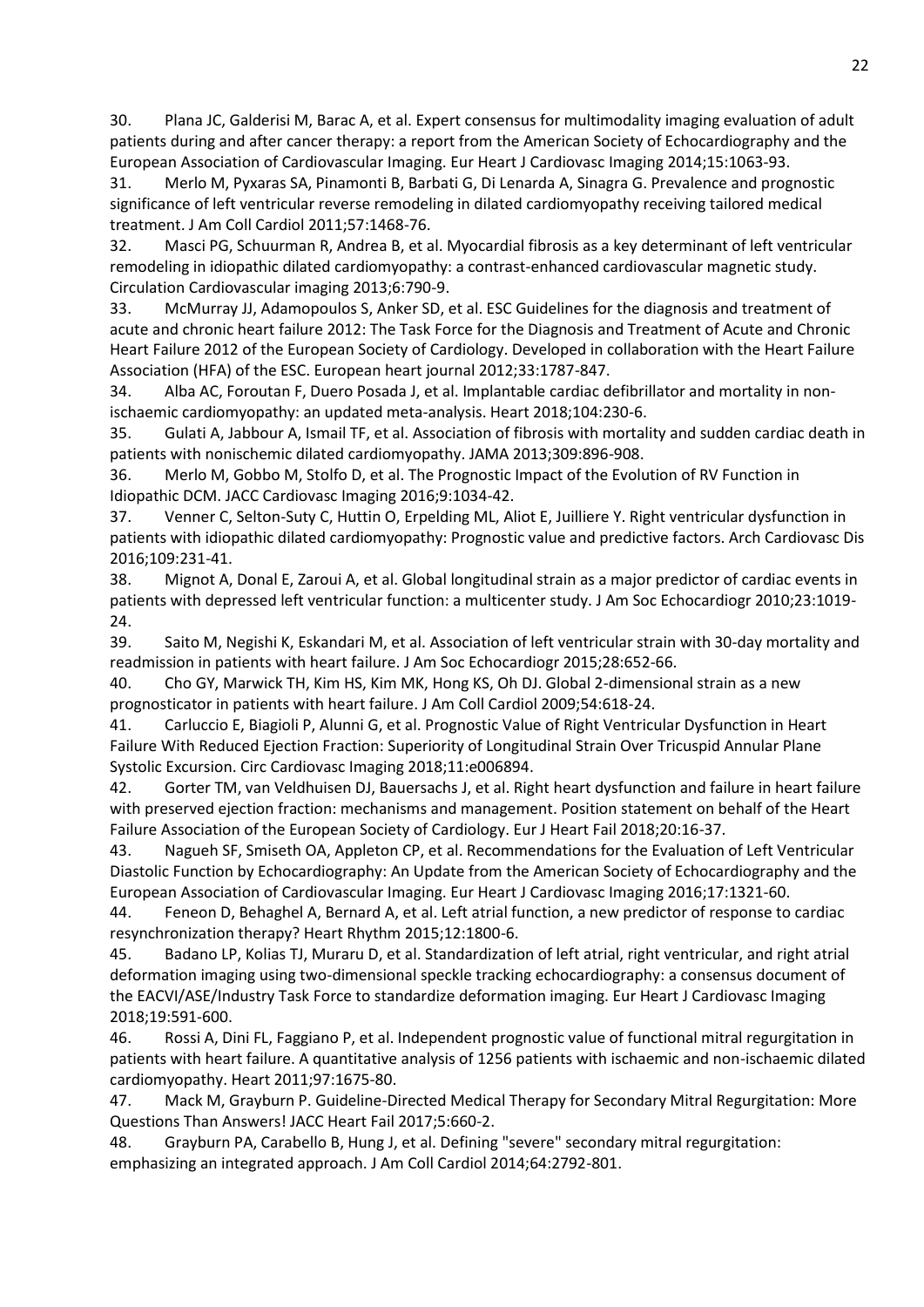49. Lancellotti P, Tribouilloy C, Hagendorff A, et al. Recommendations for the echocardiographic assessment of native valvular regurgitation: an executive summary from the European Association of Cardiovascular Imaging. Eur Heart J Cardiovasc Imaging 2013;14:611-44.

50. Naqvi TZ, Goel RK, Forrester JS, Siegel RJ. Myocardial contractile reserve on dobutamine echocardiography predicts late spontaneous improvement in cardiac function in patients with recent onset idiopathic dilated cardiomyopathy. J Am Coll Cardiol 1999;34:1537-44.

51. Lee JH, Yang DH, Choi WS, et al. Prediction of improvement in cardiac function by high dose dobutamine stress echocardiography in patients with recent onset idiopathic dilated cardiomyopathy. Int J Cardiol 2013;167:1649-50.

52. Cortigiani L, Rigo F, Gherardi S, et al. Prognostic implication of Doppler echocardiographic derived coronary flow reserve in patients with left bundle branch block. Eur Heart J 2013;34:364-73.

53. Rigo F, Gherardi S, Galderisi M, et al. The prognostic impact of coronary flow-reserve assessed by Doppler echocardiography in non-ischaemic dilated cardiomyopathy. Eur Heart J 2006;27:1319-23.

54. Neglia D, Michelassi C, Trivieri MG, et al. Prognostic role of myocardial blood flow impairment in idiopathic left ventricular dysfunction. Circulation 2002;105:186-93.

55. Priori SG, Blomstrom-Lundqvist C, Mazzanti A, et al. 2015 ESC Guidelines for the management of patients with ventricular arrhythmias and the prevention of sudden cardiac death: The Task Force for the Management of Patients with Ventricular Arrhythmias and the Prevention of Sudden Cardiac Death of the European Society of Cardiology (ESC). Endorsed by: Association for European Paediatric and Congenital Cardiology (AEPC). European heart journal 2015;36:2793-867.

56. Goldberger JJ, Subacius H, Patel T, Cunnane R, Kadish AH. Sudden cardiac death risk stratification in patients with nonischemic dilated cardiomyopathy. J Am Coll Cardiol 2014;63:1879-89.

57. Beggs SAS, Jhund PS, Jackson CE, McMurray JJV, Gardner RS. Non-ischaemic cardiomyopathy, sudden death and implantable defibrillators: a review and meta-analysis. Heart 2018;104:144-50.

58. Kober L, Thune JJ, Nielsen JC, et al. Defibrillator Implantation in Patients with Nonischemic Systolic Heart Failure. N Engl J Med 2016;375:1221-30.

59. Kadish A, Dyer A, Daubert JP, et al. Prophylactic defibrillator implantation in patients with nonischemic dilated cardiomyopathy. N Engl J Med 2004;350:2151-8.

60. Bansch D, Antz M, Boczor S, et al. Primary prevention of sudden cardiac death in idiopathic dilated cardiomyopathy: the Cardiomyopathy Trial (CAT). Circulation 2002;105:1453-8.

61. Bardy GH, Lee KL, Mark DB, et al. Home use of automated external defibrillators for sudden cardiac arrest. The New England journal of medicine 2008;358:1793-804.

62. Haugaa KH, Smedsrud MK, Steen T, et al. Mechanical dispersion assessed by myocardial strain in patients after myocardial infarction for risk prediction of ventricular arrhythmia. JACC Cardiovascular imaging 2010;3:247-56.

63. Hasselberg NE, Haugaa KH, Sarvari SI, et al. Left ventricular global longitudinal strain is associated with exercise capacity in failing hearts with preserved and reduced ejection fraction. European heart journal cardiovascular Imaging 2015;16:217-24.

64. Haugaa KH, Marek JJ, Ahmed M, et al. Mechanical dyssynchrony after cardiac resynchronization therapy for severely symptomatic heart failure is associated with risk for ventricular arrhythmias. Journal of the American Society of Echocardiography : official publication of the American Society of Echocardiography 2014;27:872-9.

65. Popescu BA, Beladan CC, Calin A, et al. Left ventricular remodelling and torsional dynamics in dilated cardiomyopathy: reversed apical rotation as a marker of disease severity. Eur J Heart Fail 2009;11:945-51. 66. Haland TF, Almaas VM, Hasselberg NE, et al. Strain echocardiography is related to fibrosis and ventricular arrhythmias in hypertrophic cardiomyopathy. European heart journal cardiovascular Imaging 2016;17:613-21.

67. Gulati A, Ismail TF, Jabbour A, et al. The prevalence and prognostic significance of right ventricular systolic dysfunction in nonischemic dilated cardiomyopathy. Circulation 2013;128:1623-33.

68. Masci PG, Doulaptsis C, Bertella E, et al. Incremental prognostic value of myocardial fibrosis in patients with non-ischemic cardiomyopathy without congestive heart failure. Circulation Heart failure 2014;7:448-56.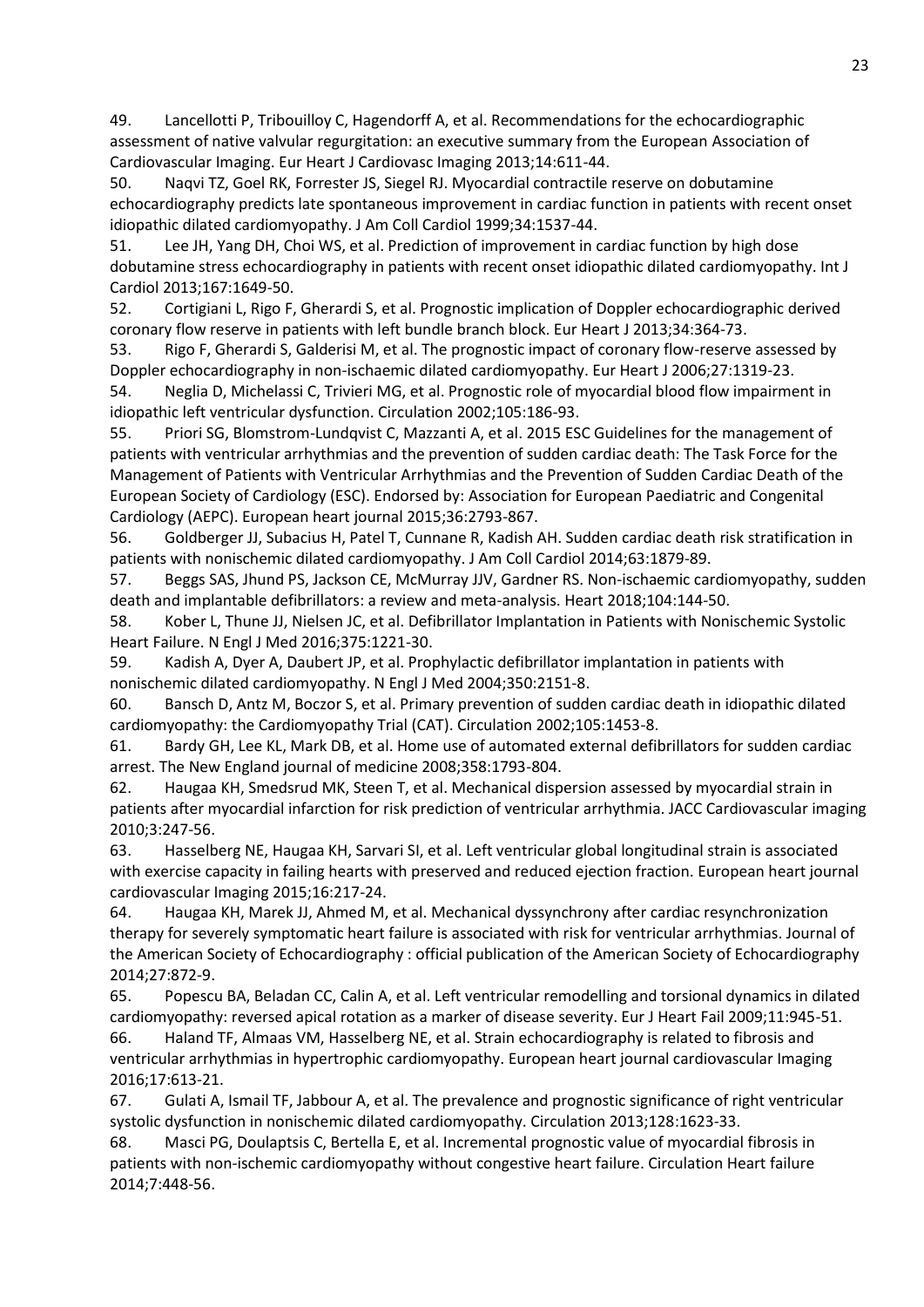69. Neilan TG, Coelho-Filho OR, Danik SB, et al. CMR quantification of myocardial scar provides additive prognostic information in nonischemic cardiomyopathy. JACC Cardiovascular imaging 2013;6:944-54.

70. Assomull RG, Prasad SK, Lyne J, et al. Cardiovascular magnetic resonance, fibrosis, and prognosis in dilated cardiomyopathy. Journal of the American College of Cardiology 2006;48:1977-85.

71. Wu KC, Weiss RG, Thiemann DR, et al. Late gadolinium enhancement by cardiovascular magnetic resonance heralds an adverse prognosis in nonischemic cardiomyopathy. Journal of the American College of Cardiology 2008;51:2414-21.

72. Leyva F, Taylor RJ, Foley PW, et al. Left ventricular midwall fibrosis as a predictor of mortality and morbidity after cardiac resynchronization therapy in patients with nonischemic cardiomyopathy. Journal of the American College of Cardiology 2012;60:1659-67.

73. Iles L, Pfluger H, Lefkovits L, et al. Myocardial fibrosis predicts appropriate device therapy in patients with implantable cardioverter-defibrillators for primary prevention of sudden cardiac death. Journal of the American College of Cardiology 2011;57:821-8.

74. Kuruvilla S, Adenaw N, Katwal AB, Lipinski MJ, Kramer CM, Salerno M. Late gadolinium enhancement on cardiac magnetic resonance predicts adverse cardiovascular outcomes in nonischemic cardiomyopathy: a systematic review and meta-analysis. Circulation Cardiovascular imaging 2014;7:250-8.

75. Halliday BP, Cleland JGF, Goldberger JJ, Prasad SK. Personalizing Risk Stratification for Sudden Death in Dilated Cardiomyopathy: The Past, Present, and Future. Circulation 2017;136:215-31.

76. Dass S, Suttie JJ, Piechnik SK, et al. Myocardial tissue characterization using magnetic resonance noncontrast t1 mapping in hypertrophic and dilated cardiomyopathy. Circulation Cardiovascular imaging 2012;5:726-33.

77. Puntmann VO, Carr-White G, Jabbour A, et al. T1-Mapping and Outcome in Nonischemic Cardiomyopathy: All-Cause Mortality and Heart Failure. JACC Cardiovascular imaging 2016;9:40-50.

78. aus dem Siepen F, Buss SJ, Messroghli D, et al. T1 mapping in dilated cardiomyopathy with cardiac magnetic resonance: quantification of diffuse myocardial fibrosis and comparison with endomyocardial biopsy. Eur Heart J Cardiovasc Imaging 2015;16:210-6.

79. Arora R, Ferrick KJ, Nakata T, et al. I-123 MIBG imaging and heart rate variability analysis to predict the need for an implantable cardioverter defibrillator. J Nucl Cardiol 2003;10:121-31.

80. Bristow MR. The adrenergic nervous system in heart failure. N Engl J Med 1984;311:850-1.

81. Hachamovitch R, Nutter B, Menon V, Cerqueira MD. Predicting Risk Versus Predicting Potential Survival Benefit Using 123I-mIBG Imaging in Patients With Systolic Dysfunction Eligible for Implantable Cardiac Defibrillator Implantation: Analysis of Data From the Prospective ADMIRE-HF Study. Circ Cardiovasc Imaging 2015;8.

82. Klein T, Abdulghani M, Smith M, et al. Three-dimensional 123I-meta-iodobenzylguanidine cardiac innervation maps to assess substrate and successful ablation sites for ventricular tachycardia: feasibility study for a novel paradigm of innervation imaging. Circ Arrhythm Electrophysiol 2015;8:583-91.

83. Gimelli A, Liga R, Bottai M, et al. Diastolic dysfunction assessed by ultra-fast cadmium-zinc-telluride cardiac imaging: impact on the evaluation of ischaemia. Eur Heart J Cardiovasc Imaging 2015;16:68-73.

84. Gimelli A, Liga R, Avogliero F, Coceani M, Marzullo P. Relationships between left ventricular sympathetic innervation and diastolic dysfunction: the role of myocardial innervation/perfusion mismatch. J Nucl Cardiol 2016.

85. Hasselberg NE, Edvardsen T, Petri H, et al. Risk prediction of ventricular arrhythmias and myocardial function in Lamin A/C mutation positive subjects. Europace : European pacing, arrhythmias, and cardiac electrophysiology : journal of the working groups on cardiac pacing, arrhythmias, and cardiac cellular electrophysiology of the European Society of Cardiology 2014;16:563-71.

86. van Berlo JH, Duboc D, Pinto YM. Often seen but rarely recognised: cardiac complications of lamin A/C mutations. European heart journal 2004;25:812-4.

87. van Rijsingen IA, Arbustini E, Elliott PM, et al. Risk factors for malignant ventricular arrhythmias in lamin a/c mutation carriers a European cohort study. J Am Coll Cardiol 2012;59:493-500.

88. Pasotti M, Klersy C, Pilotto A, et al. Long-term outcome and risk stratification in dilated cardiolaminopathies. Journal of the American College of Cardiology 2008;52:1250-60.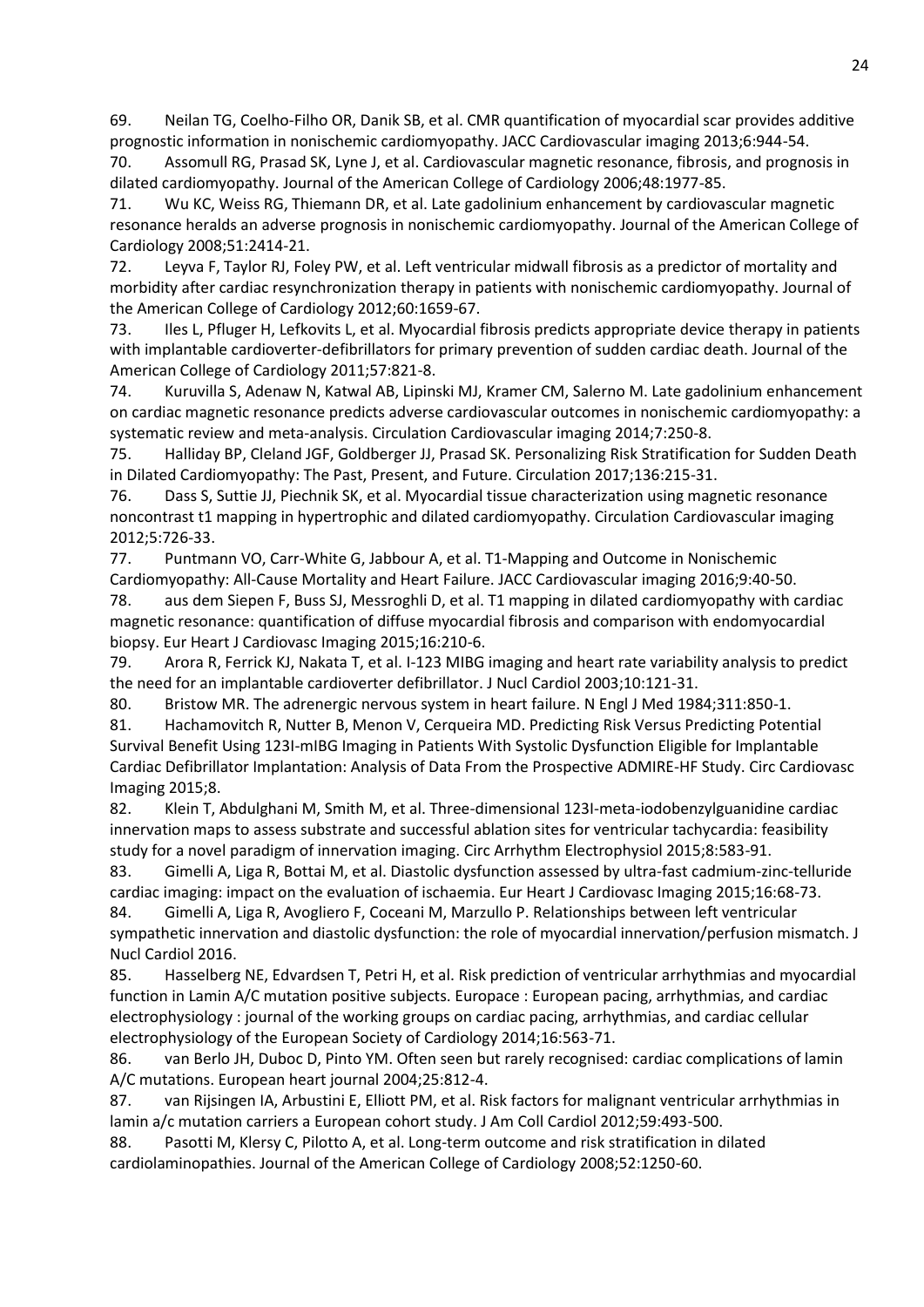89. Haugaa KH, Hasselberg NE, Edvardsen T. Mechanical dispersion by strain echocardiography: a predictor of ventricular arrhythmias in subjects with lamin A/C mutations. JACC Cardiovascular imaging 2015;8:104-6.

90. Leclercq C, Kass DA. Retiming the failing heart: principles and current clinical status of cardiac resynchronization. J Am Coll Cardiol 2002;39:194-201.

91. Chung ES, Leon AR, Tavazzi L, et al. Results of the Predictors of Response to CRT (PROSPECT) trial. Circulation 2008;117:2608-16.

92. Ruschitzka F, Abraham WT, Singh JP, et al. Cardiac-resynchronization therapy in heart failure with a narrow QRS complex. N Engl J Med 2013;369:1395-405.

93. Stankovic I, Prinz C, Ciarka A, et al. Relationship of visually assessed apical rocking and septal flash to response and long-term survival following cardiac resynchronization therapy (PREDICT-CRT). Eur Heart J Cardiovasc Imaging 2016;17:262-9.

94. Menet A, Bernard A, Tribouilloy C, et al. Clinical significance of septal deformation patterns in heart failure patients receiving cardiac resynchronization therapy. Eur Heart J Cardiovasc Imaging 2016.

95. Risum N, Tayal B, Hansen TF, et al. Identification of Typical Left Bundle Branch Block Contraction by Strain Echocardiography Is Additive to Electrocardiography in Prediction of Long-Term Outcome After Cardiac Resynchronization Therapy. J Am Coll Cardiol 2015;66:631-41.

96. Parsai C, Bijnens B, Sutherland GR, et al. Toward understanding response to cardiac resynchronization therapy: left ventricular dyssynchrony is only one of multiple mechanisms. Eur Heart J 2009;30:940-9.

97. Dillon JC, Chang S, Feigenbaum H. Echocardiographic manifestations of left bundle branch block. Circulation 1974;49:876-80.

98. Stankovic I, Belmans A, Prinz C, et al. The association of volumetric response and long-term survival after cardiac resynchronization therapy. Eur Heart J Cardiovasc Imaging 2017;18:1109-17.

99. Stankovic I, Aarones M, Smith HJ, et al. Dynamic relationship of left-ventricular dyssynchrony and contractile reserve in patients undergoing cardiac resynchronization therapy. Eur Heart J 2014;35:48-55.

100. Voigt JU, Schneider TM, Korder S, et al. Apical transverse motion as surrogate parameter to determine regional left ventricular function inhomogeneities: a new, integrative approach to left ventricular asynchrony assessment. Eur Heart J 2009;30:959-68.

101. Mada RO, Lysyansky P, Duchenne J, et al. New Automatic Tools to Identify Responders to Cardiac Resynchronization Therapy. J Am Soc Echocardiogr 2016;29:966-72.

102. Parsai C, Baltabaeva A, Anderson L, Chaparro M, Bijnens B, Sutherland GR. Low-dose dobutamine stress echo to quantify the degree of remodelling after cardiac resynchronization therapy. Eur Heart J 2009;30:950-8.

103. Claus P, Omar AMS, Pedrizzetti G, Sengupta PP, Nagel E. Tissue Tracking Technology for Assessing Cardiac Mechanics: Principles, Normal Values, and Clinical Applications. JACC Cardiovasc Imaging 2015;8:1444-60.

104. Nowak B, Sinha AM, Schaefer WM, et al. Cardiac resynchronization therapy homogenizes myocardial glucose metabolism and perfusion in dilated cardiomyopathy and left bundle branch block. J Am Coll Cardiol 2003;41:1523-8.

105. Urheim S, Rabben SI, Skulstad H, Lyseggen E, Ihlen H, Smiseth OA. Regional myocardial work by strain Doppler echocardiography and LV pressure: a new method for quantifying myocardial function. Am J Physiol Heart Circ Physiol 2005;288:H2375-80.

106. Galli E, Leclercq C, Fournet M, et al. Value of Myocardial Work Estimation in the Prediction of Response to Cardiac Resynchronization Therapy. J Am Soc Echocardiogr 2018;31:220-30.

107. Galli E, Leclercq C, Hubert A, et al. Role of myocardial constructive work in the identification of responders to CRT. Eur Heart J Cardiovasc Imaging 2017.

108. Galli E, Leclercq C, Donal E. Mechanical dyssynchrony in heart failure: Still a valid concept for optimizing treatment? Arch Cardiovasc Dis 2017;110:60-8.

109. Marsan NA, Westenberg JJ, Ypenburg C, et al. Magnetic resonance imaging and response to cardiac resynchronization therapy: relative merits of left ventricular dyssynchrony and scar tissue. Eur Heart J 2009;30:2360-7.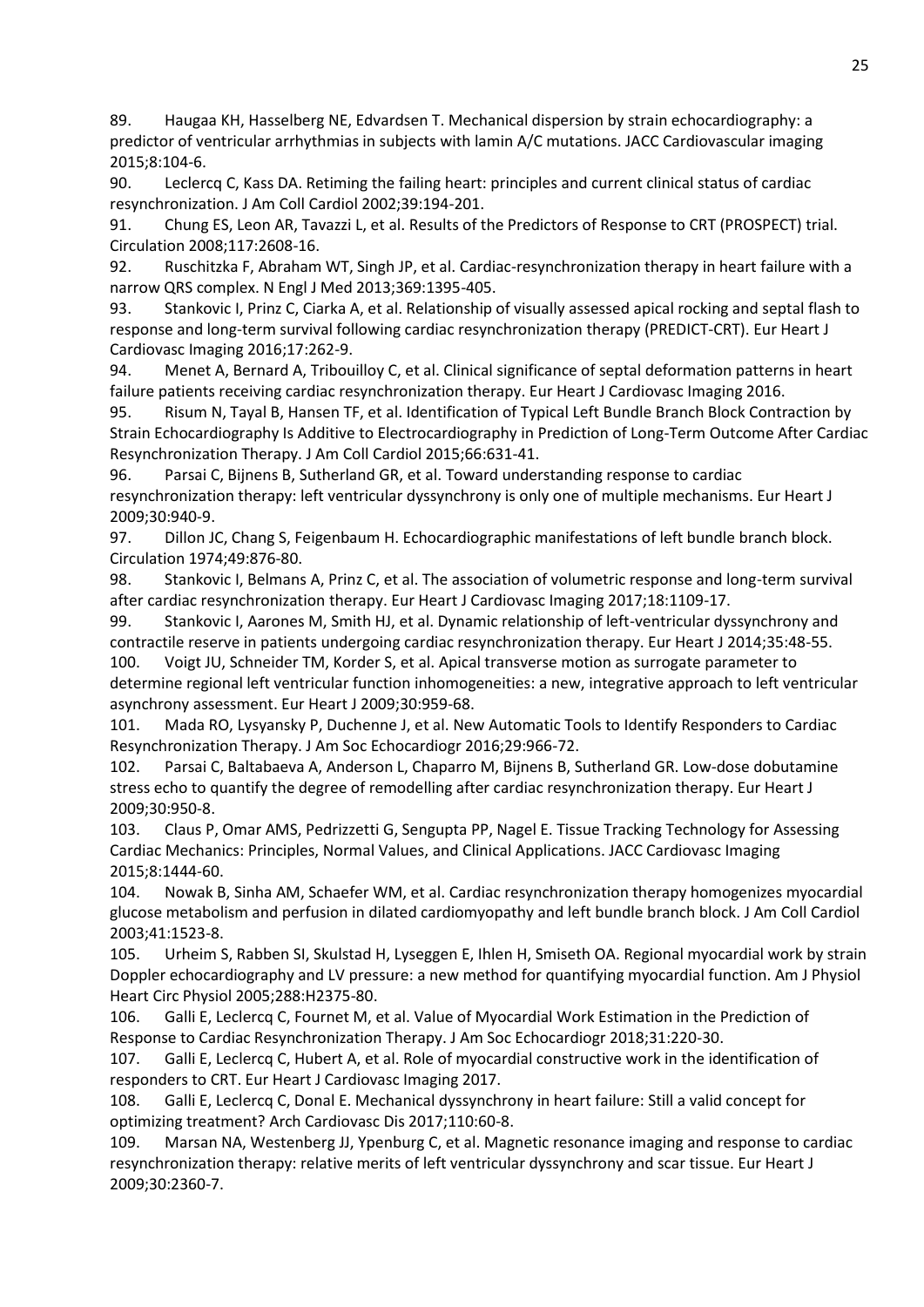110. Hendel RC, Friedrich MG, Schulz-Menger J, et al. CMR First-Pass Perfusion for Suspected Inducible Myocardial Ischemia. JACC Cardiovasc Imaging 2016;9:1338-48.

111. Garbi M, Edvardsen T, Bax J, et al. EACVI appropriateness criteria for the use of cardiovascular imaging in heart failure derived from European National Imaging Societies voting. Eur Heart J Cardiovasc Imaging 2016;17:711-21.

112. Ellenbogen KA, Gold MR, Meyer TE, et al. Primary results from the SmartDelay determined AV optimization: a comparison to other AV delay methods used in cardiac resynchronization therapy (SMART-AV) trial: a randomized trial comparing empirical, echocardiography-guided, and algorithmic atrioventricular delay programming in cardiac resynchronization therapy. Circulation 2010;122:2660-8.

113. Auger D, Hoke U, Bax JJ, Boersma E, Delgado V. Effect of atrioventricular and ventriculoventricular delay optimization on clinical and echocardiographic outcomes of patients treated with cardiac resynchronization therapy: a meta-analysis. Am Heart J 2013;166:20-9.

114. Nazarian S, Hansford R, Rahsepar AA, et al. Safety of Magnetic Resonance Imaging in Patients with Cardiac Devices. N Engl J Med 2017;377:2555-64.

115. Sabzevari K, Oldman J, Herrey AS, Moon JC, Kydd AC, Manisty C. Provision of magnetic resonance imaging for patients with 'MR-conditional' cardiac implantable electronic devices: an unmet clinical need. Europace 2017;19:425-31.

116. Gold MR, Daubert C, Abraham WT, et al. The effect of reverse remodeling on long-term survival in mildly symptomatic patients with heart failure receiving cardiac resynchronization therapy: results of the REVERSE study. Heart Rhythm 2015;12:524-30.

117. Jurcut R, Giusca S, La Gerche A, Vasile S, Ginghina C, Voigt JU. The echocardiographic assessment of the right ventricle: what to do in 2010? Eur J Echocardiogr 2010;11:81-96.

118. Grant AD, Smedira NG, Starling RC, Marwick TH. Independent and incremental role of quantitative right ventricular evaluation for the prediction of right ventricular failure after left ventricular assist device implantation. J Am Coll Cardiol 2012;60:521-8.

119. Cameli M, Lisi M, Righini FM, et al. Speckle tracking echocardiography as a new technique to evaluate right ventricular function in patients with left ventricular assist device therapy. J Heart Lung Transplant 2013;32:424-30.

120. Muraru D, Spadotto V, Cecchetto A, et al. New speckle-tracking algorithm for right ventricular volume analysis from three-dimensional echocardiographic data sets: validation with cardiac magnetic resonance and comparison with the previous analysis tool. Eur Heart J Cardiovasc Imaging 2016;17:1279-89.

121. Badano LP, Kolias TJ, Muraru D, et al. Standardization of left atrial, right ventricular, and right atrial deformation imaging using two-dimensional speckle tracking echocardiography: a consensus document of the EACVI/ASE/Industry Task Force to standardize deformation imaging. Eur Heart J Cardiovasc Imaging 2018. 122. Addetia K, Uriel N, Maffessanti F, et al. 3D Morphological Changes in LV and RV During LVAD Ramp Studies. JACC Cardiovasc Imaging 2017.

123. Uriel N, Sayer G, Addetia K, et al. Hemodynamic Ramp Tests in Patients With Left Ventricular Assist Devices. JACC Heart Fail 2016;4:208-17.

124. Burkhoff D, Sayer G, Doshi D, Uriel N. Hemodynamics of Mechanical Circulatory Support. J Am Coll Cardiol 2015;66:2663-74.

125. Patel JB, Borgeson DD, Barnes ME, Rihal CS, Daly RC, Redfield MM. Mitral regurgitation in patients with advanced systolic heart failure. J Card Fail 2004;10:285-91.

126. Zoghbi WA, Adams D, Bonow RO, et al. Recommendations for Noninvasive Evaluation of Native Valvular Regurgitation: A Report from the American Society of Echocardiography Developed in Collaboration with the Society for Cardiovascular Magnetic Resonance. J Am Soc Echocardiogr 2017;30:303-71.

127. Kamperidis V, van Wijngaarden SE, van Rosendael PJ, et al. Mitral valve repair for secondary mitral regurgitation in non-ischaemic dilated cardiomyopathy is associated with left ventricular reverse remodelling and increase of forward flow. Eur Heart J Cardiovasc Imaging 2017.

128. Nishimura RA, Vahanian A, Eleid MF, Mack MJ. Mitral valve disease--current management and future challenges. Lancet 2016;387:1324-34.

129. Stone GW, Lindenfeld J, Abraham WT, et al. Transcatheter Mitral-Valve Repair in Patients with Heart Failure. N Engl J Med 2018.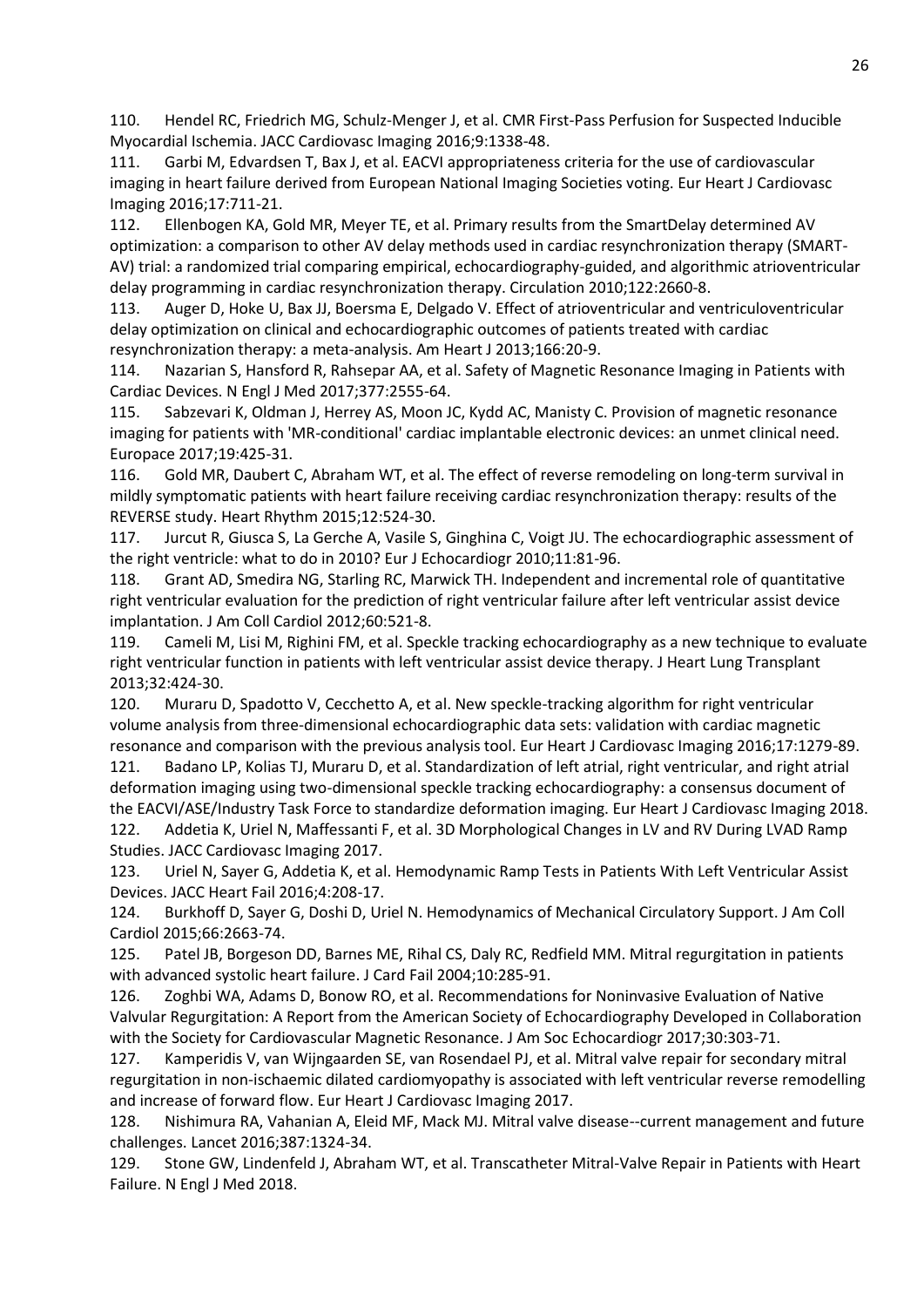130. Obadia JF, Messika-Zeitoun D, Leurent G, et al. Percutaneous Repair or Medical Treatment for Secondary Mitral Regurgitation. N Engl J Med 2018.

131. Garbi M, McDonagh T, Cosyns B, et al. Appropriateness criteria for cardiovascular imaging use in heart failure: report of literature review. Eur Heart J Cardiovasc Imaging 2015;16:147-53.

132. Donal E, Delgado V, Magne J, et al. Rational and design of EuroCRT: an international observational study on multi-modality imaging and cardiac resynchronization therapy. Eur Heart J Cardiovasc Imaging 2017;18:1120-7.

133. Galderisi M, Cardim N, D'Andrea A, et al. The multi-modality cardiac imaging approach to the Athlete's heart: an expert consensus of the European Association of Cardiovascular Imaging. Eur Heart J Cardiovasc Imaging 2015;16:353.

134. Towbin JA, Lorts A, Jefferies JL. Left ventricular non-compaction cardiomyopathy. Lancet 2015;386:813-25.

135. Thavendiranathan P, Dahiya A, Phelan D, Desai MY, Tang WH. Isolated left ventricular noncompaction controversies in diagnostic criteria, adverse outcomes and management. Heart 2013;99:681-9. 136. Oechslin E, Jenni R. Left ventricular non-compaction revisited: a distinct phenotype with genetic heterogeneity? Eur Heart J 2011;32:1446-56.

137. Donal E, Lip GY, Galderisi M, et al. EACVI/EHRA Expert Consensus Document on the role of multimodality imaging for the evaluation of patients with atrial fibrillation. Eur Heart J Cardiovasc Imaging 2016;17:355-83.

138. Bouabdallaoui N, Mouquet F, Lebreton G, Demondion P, Le Jemtel TH, Ennezat PV. Current knowledge and recent development on management of peripartum cardiomyopathy. Eur Heart J Acute Cardiovasc Care 2017;6:359-66.

139. Estep JD, Stainback RF, Little SH, Torre G, Zoghbi WA. The role of echocardiography and other imaging modalities in patients with left ventricular assist devices. JACC Cardiovasc Imaging 2010;3:1049-64. 140. Stainback RF, Estep JD, Agler DA, et al. Echocardiography in the Management of Patients with Left Ventricular Assist Devices: Recommendations from the American Society of Echocardiography. J Am Soc Echocardiogr 2015;28:853-909.

# **Figures and Tables**

**Figure 1**: (from Pinto <sup>2</sup>): clinical spectrum of the DCM with the important pre-clinical period.

**Figure 2**: example of a DCM with a typical pattern of mechanical dyssynchrony: too early contraction of the septum before the aortic valve opening and lengthening of the anterolateral wall leading to a delayed shortening of this wall. (longitudinal strain imaging – take care at the timing and at the color according to each left ventricular wall).

**Figure 3**: About one-third of DCM patients show mid-wall late gadolinium enhancement (arrow - LGE), reflecting replacement fibrosis, and this has been shown to be a strong and independent predictor of all-cause mortality, cv-death/transplantation and sudden cardiac death (see the text).

**Figure 4**: mechanical dispersion: the longitudinal peaks of longitudinal deformation are not reaching their peak at the same period of time in patients with DCM at increased risked of ventricular arrhythmias.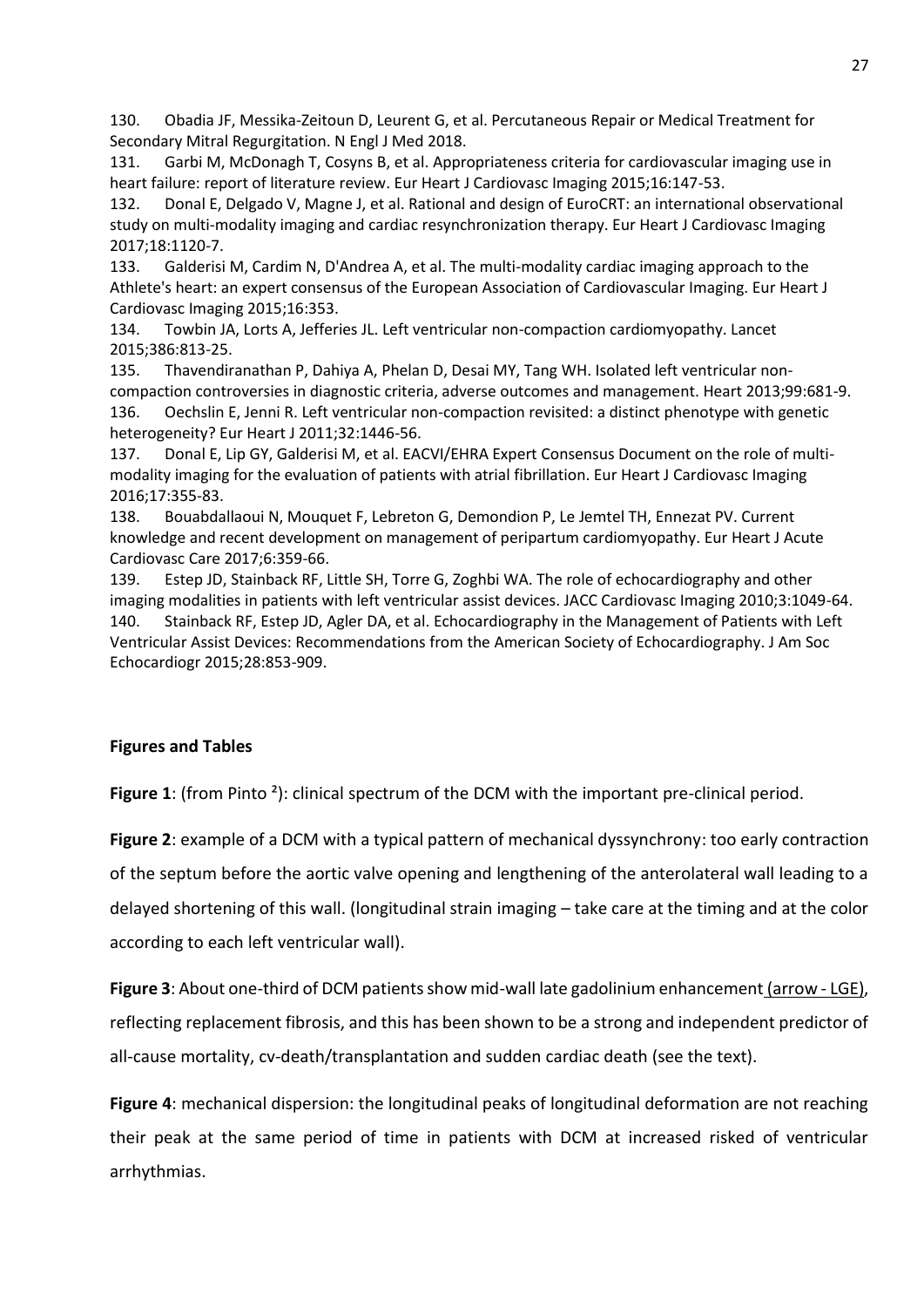**Figure 5:** A 62 years old female with idiopathic cardiomyopathy and a history of ventricular arrhythmias presenting recurrent episodes of ventricular tachycardia. A) The scintigraphic perfusion images show homogeneous perfusion in the whole left ventricle, with the exception of a minimum reduction of perfusion in the proximal portion of the inferior wall (SRS 1, not significant). The innervation images (lower rows) reveal an extensive area of denervation involving the lateral and inferior walls (SS-MIBG 17) with a big innervation/perfusion mismatch. B) At EP study located the sites of origin of the arrhythmia at the level of the inferior and infero-lateral LV walls.

**Figure 6**: new approach of longitudinal strain (globally and regionally). The strain curves are computed according to the blood pressure and the calculation of the intra-left ventricular pressures (pressure strain loops). Promising approach for calculating the myocardial work and the potential clinical value for predicting better the response to cardiac resynchronization therapy.

**Figure 7**: Native T1 mapping (MOLLI) of basal LV short axis showing increased values in the septum (a). Post contrast T1 mapping of basal LV short axis (b). Post contrast basal LV short axis, showing midwall myocardial late enhancement (yellow arrows) (c). Basal LV short axis cine (d).

**Figure 8**: Four chamber cine of patient affected by DCM and severe LV systolic dysfunction and LBBB in diastole (a) and systole (b); Mid ventricle LV short axis view used for tissue tracking analysis (c); schematic representation of radial strain (%) curves: the two arrows represent the dyssynchrony between the septum and the lateral walls.

**Figure 9:** A woman 75 yo, idiopathic DCM, who justified a cardiac resynchronization therapy and an ICD. After few years, despite an optimal medical therapy she is still NYHA II+ and recently hospitalized for acute HF. The trans thoracic echocardiography completed by a trans-esophageal exam allows to describe the spherization of the left ventricle (LVEF 35% and LV end-diastolic diameter 64mm). The tethering effect related to this LV remodeling on both mitral leaflets. The leaflets are thin without any large indentation, without any calcification and the regurgitant jet is greater than 45ml/beat (regurgitant orifice area > 20 mm²) and maximal in regard to A2P2.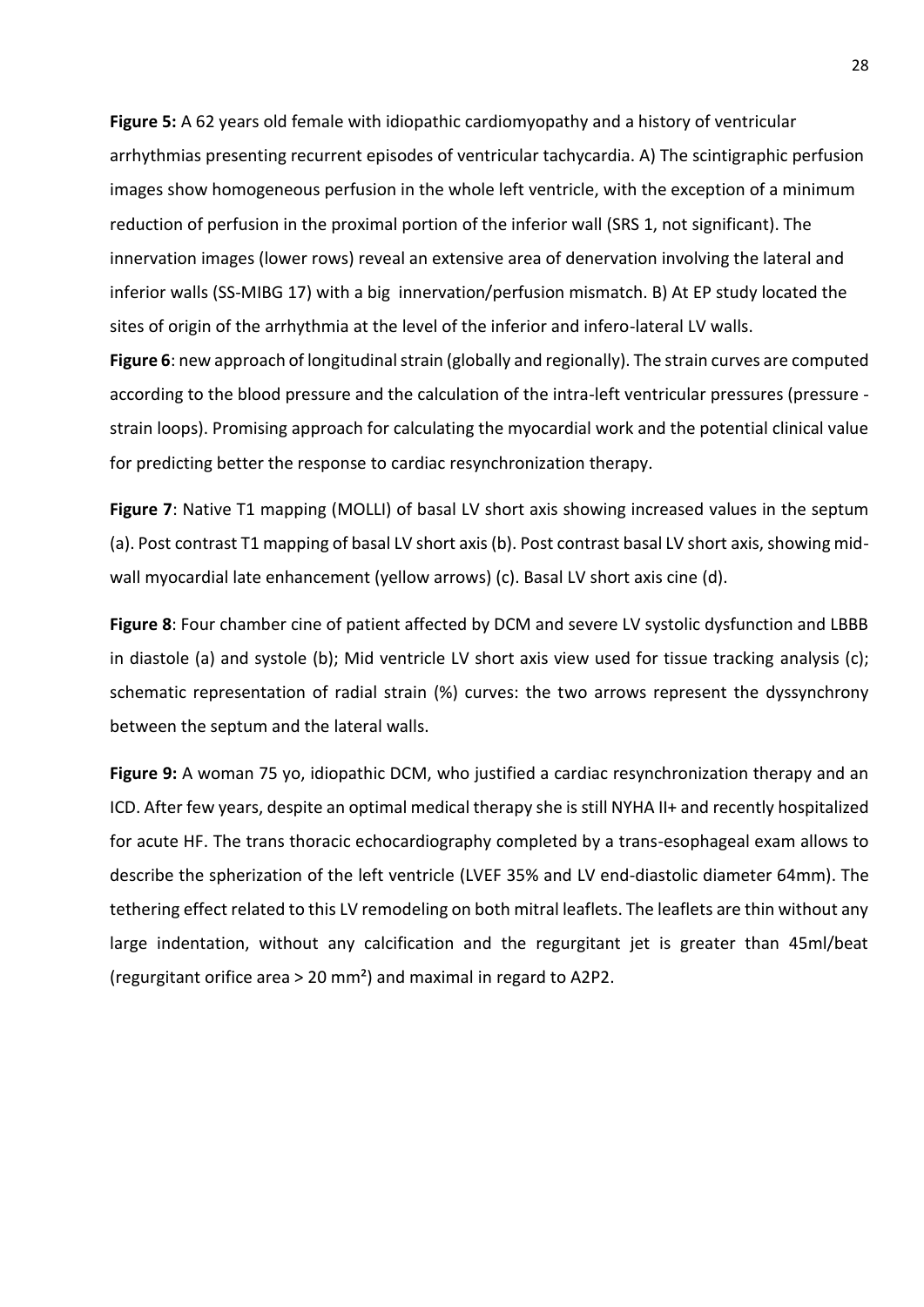**Table 1 (central table). Key points of the recommendation paper based on scientific background and experts 'consensus.**

| Key point 1: | Dilated cardiomyopathy (DCM) is defined by the presence of left              |
|--------------|------------------------------------------------------------------------------|
|              | ventricular (LV) or biventricular dilatation and systolic dysfunction in the |
|              | absence of abnormal loading conditions (hypertension, valve disease) or      |
|              | coronary artery disease sufficient to cause global systolic impairment.      |
|              |                                                                              |
| Key Point 2: | All the imaging techniques should not be performed and repeated in           |
|              | every single DCM-patient. They should be used to answer a specific           |
|              | clinical question.                                                           |
|              |                                                                              |
| Key point 3: | Echocardiography is the "first step" imaging technique. It provides          |
|              | information about anatomy, function and haemodynamic, as well as             |
|              | prognostic information, for the best treatment selection.                    |
|              |                                                                              |
| Key point 4: | Imaging techniques should be used for screening individuals with risk        |
|              | factors for non-familial DCM and for early diagnosis of first-degree         |
|              | relatives in familial DCM.                                                   |
|              |                                                                              |
| Key point 5: | Cardiac magnetic resonance (CMR) is an important tool to consider (at        |
|              | least once) in every patient with DCM. It is the gold standard for measuring |
|              | LV-, RV-volumes and ejection fraction. It also provides<br>tissue            |
|              | characterization and may suggest the cause of ventricular dysfunction.       |
|              |                                                                              |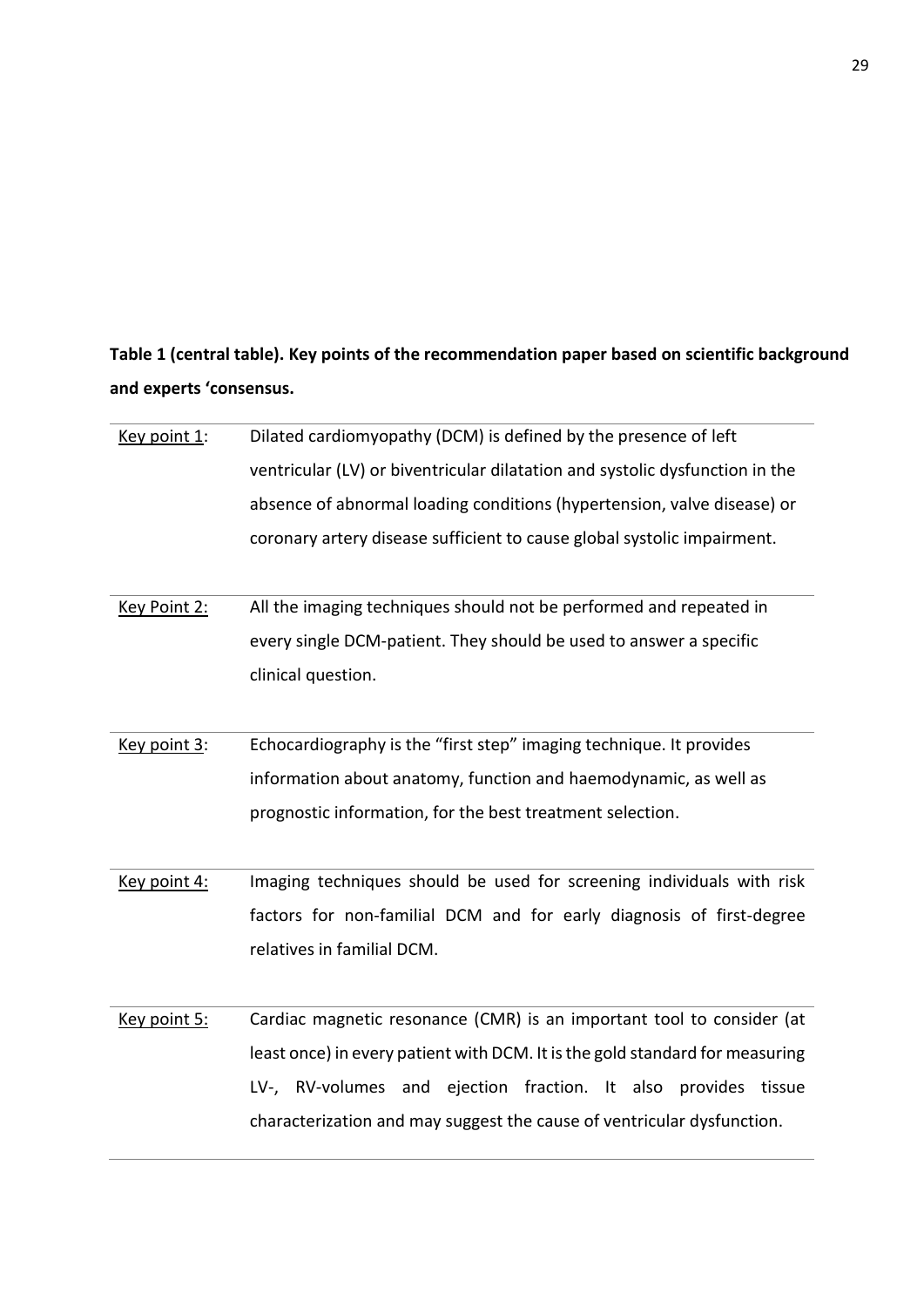- Key point 6: Nuclear imaging is not used in the routine assessment of every DCM. It is the reference standard for the non-invasive evaluation of myocardial adrenergic tone.
- Key point 7: Cardiac-CT is highly valuable to exclude significant epicardial coronary artery disease. Additionally, the good spatial resolution and ease of navigation make cardiac-CT suitable when device implantation is proposed (e.g. transcatheter prosthesis, ventricular assist device or left ventricular pacing lead).
- Key point 8: LV longitudinal dysfunction is a sensitive marker of subclinical, early myocardial dysfunction, usually assessed with the measurement of long axis myocardial velocities and by longitudinal deformation. The measurement of s' and the use of global longitudinal strain is recommended.
- Key point 9: Though the level of evidence remains insufficient, there are strong elements encouraging the use of speckle tracking echocardiography, CMR or MIBG-SPECT-imaging for best assessing DCM patients at risk for ventricular arrhythmias.
- Key point 10: Early systolic septal shortening with inward motion (septal bounce, septal flash) followed by late systolic stretch of the septum and an apex motion towards the late contracting lateral wall (apical rocking) are strong predictors of CRT-response. New semi-automatic approaches based on the use of regional longitudinal strain curves are highly promising.
- Key point 11: The quantification of RV function is mandatory in addition to the assessment of diastolic function and valvular function during the followup of a DCM-patient. Imaging of DCM should not be limited to the LV size and function.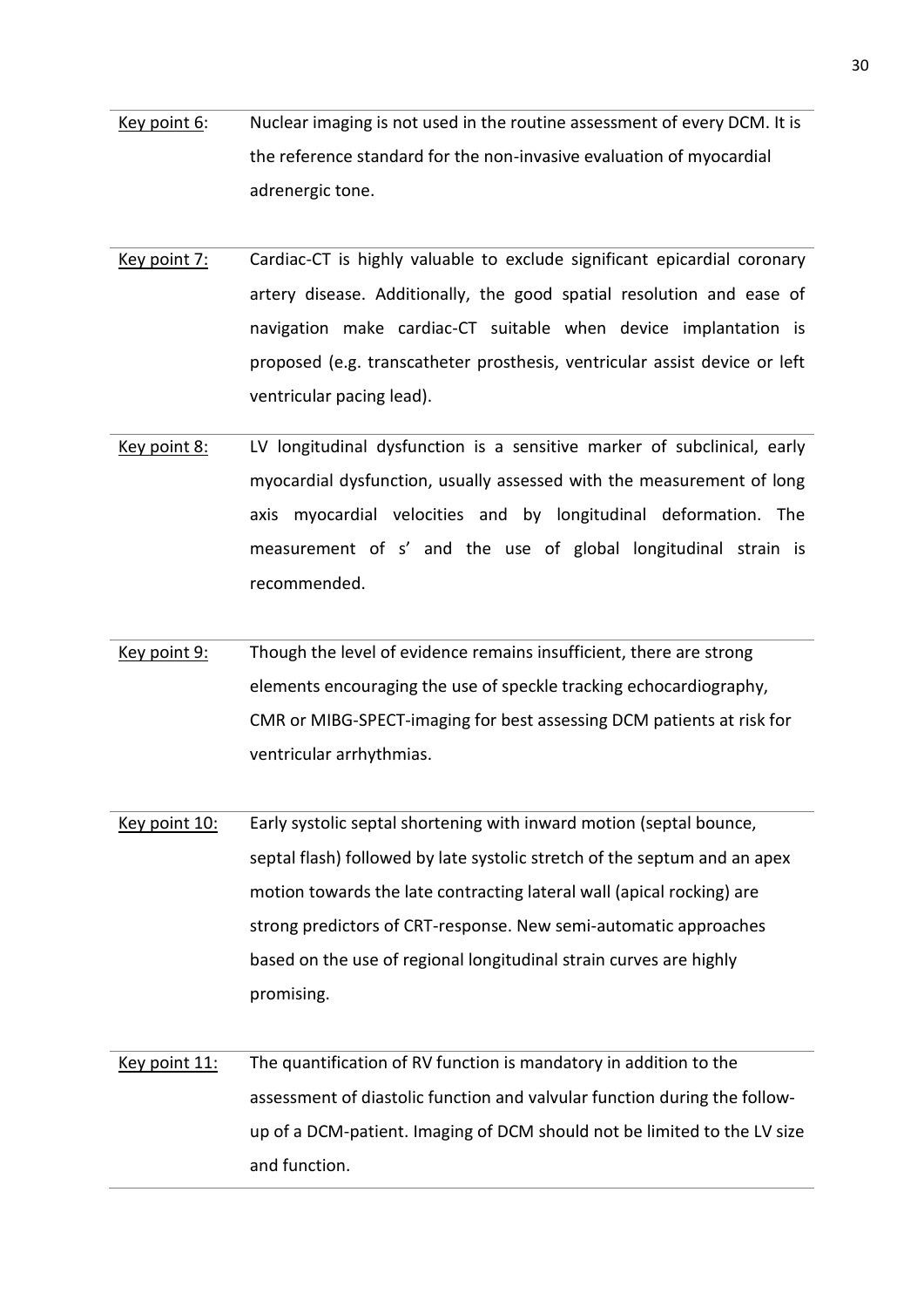| Key point 12: | Echocardiographic (and sometimes hemodynamic) testing provides an           |
|---------------|-----------------------------------------------------------------------------|
|               | objective means of optimizing revolutions per minute and of guiding         |
|               | medical management. It must still be assessed for improving the quality     |
|               | of life and clinical outcomes of LVADs carriers.                            |
| Key point 13: | Secondary MR is a key prognostic marker in DCM. It should be assessed       |
|               | carefully. Tenting, mitral valve area in diastole, anatomy of the leaflets, |
|               | localization of the regurgitant jet, size of the heart's four cavities, and |
|               | degree of tricuspid regurgitation and left and right ventricular            |
|               | dysfunctions should be precisely analysed before discussing a potential     |
|               | correction of the MR. The absence of inter-atrial severe aneurysm of        |
|               | paten foramen oval should be looked for.                                    |

Table 2. Diagnostic criteria (from Pinto et al<sup>2</sup>).

| Dilated Cardiomyopathy (DCM):                | Left ventricular or biventricular systolic        |
|----------------------------------------------|---------------------------------------------------|
|                                              | dysfunction (defined as LVEF<50%) and             |
|                                              | dilatation* that are not explained by abnormal    |
|                                              | loading conditions or coronary artery disease.    |
|                                              | *(LV dilatation is defined by LV end diastolic    |
|                                              | (ED) volumes or diameters >2SD from normal        |
|                                              | according to normograms (Z scores >2 standard     |
|                                              | deviations) corrected for body surface area       |
|                                              | (BSA) and age or BSA and gender)                  |
| Hypokinetic<br>non-dilated<br>cardiomyopathy | Left ventricular or biventricular global systolic |
| (HNDC):                                      | dysfunction without dilatation (defined as        |
|                                              | LVEF<45%), not explained by abnormal loading      |
|                                              | conditions or coronary artery disease.            |
|                                              |                                                   |
|                                              |                                                   |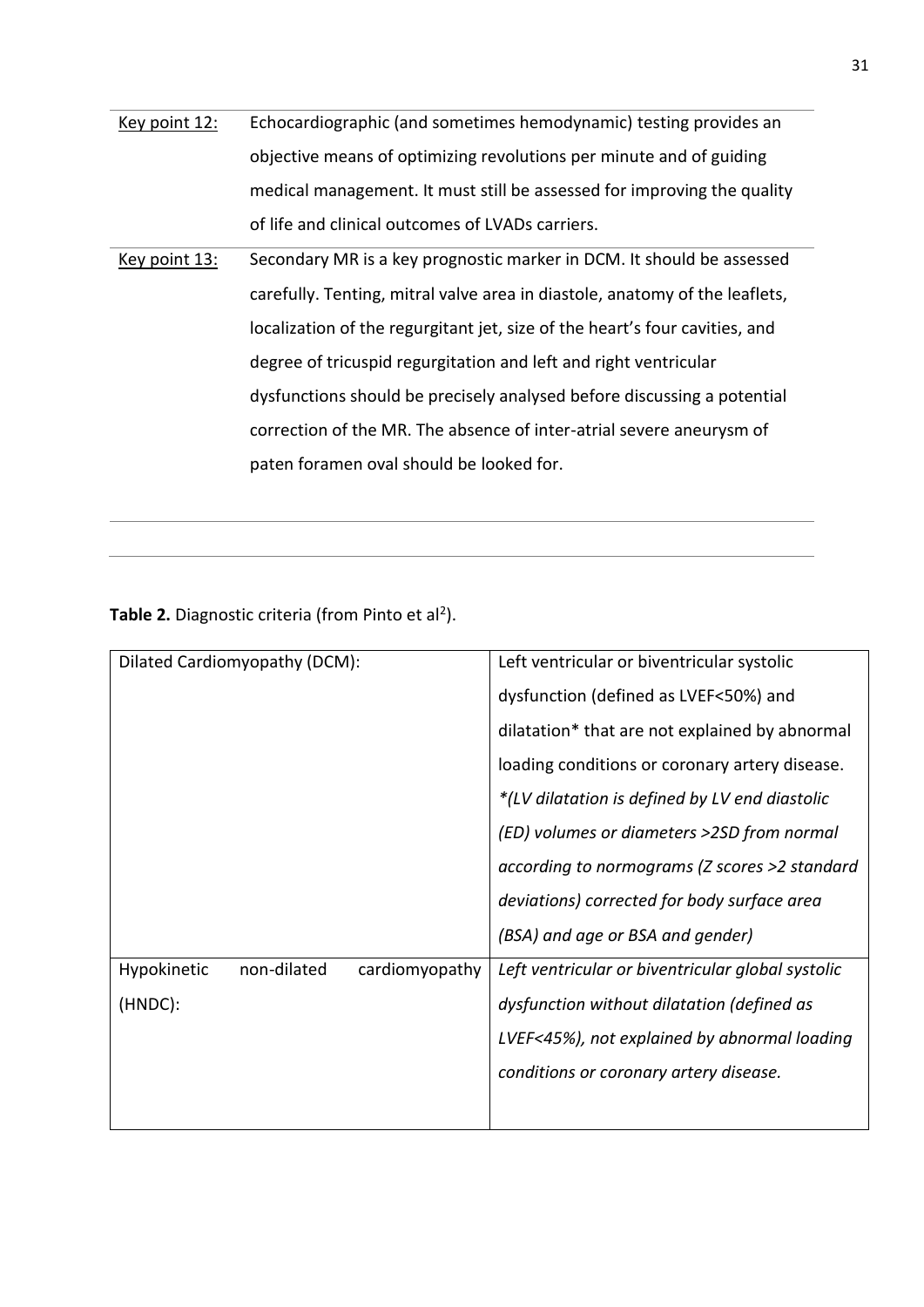**Table 3:** Main causes of a dilated cardiomyopathy (DCM)

| Causes                                            | Sub-type of causes                                |
|---------------------------------------------------|---------------------------------------------------|
| Genetic causes                                    | Main genes, such as titin, are related to         |
|                                                   | predominant cardiac expression                    |
|                                                   | Neuromuscular disorders                           |
|                                                   | Syndromic diseases <sup>2</sup>                   |
| Infectious causes (chronic myocarditis)           | Viral, bacterial, fungal, parasitic causes        |
| Toxic and overload                                | Such as ethanol, cocaine, iron overload           |
| Electrolyte disturbance                           | Such as hypocalcaemia                             |
| <b>Endocrinology causes</b>                       | Such as dysthyroidism, acromegaly                 |
| Nutritional deficiency                            | thiamine,<br>selenium,<br>Such<br>carnitine<br>as |
|                                                   | deficiencies                                      |
| Auto-immune diseases                              | Organ-specific<br>(such<br>inflammatory<br>as     |
|                                                   | cardiomyopathy) or not (such as polymyositis)     |
| Drugs-induced                                     | Such as antineoplastic and psychiatric drugs      |
| Tachycardia-induced cardiomyopathy <sup>137</sup> |                                                   |
| Peripartum cardiomyopathy <sup>138</sup>          |                                                   |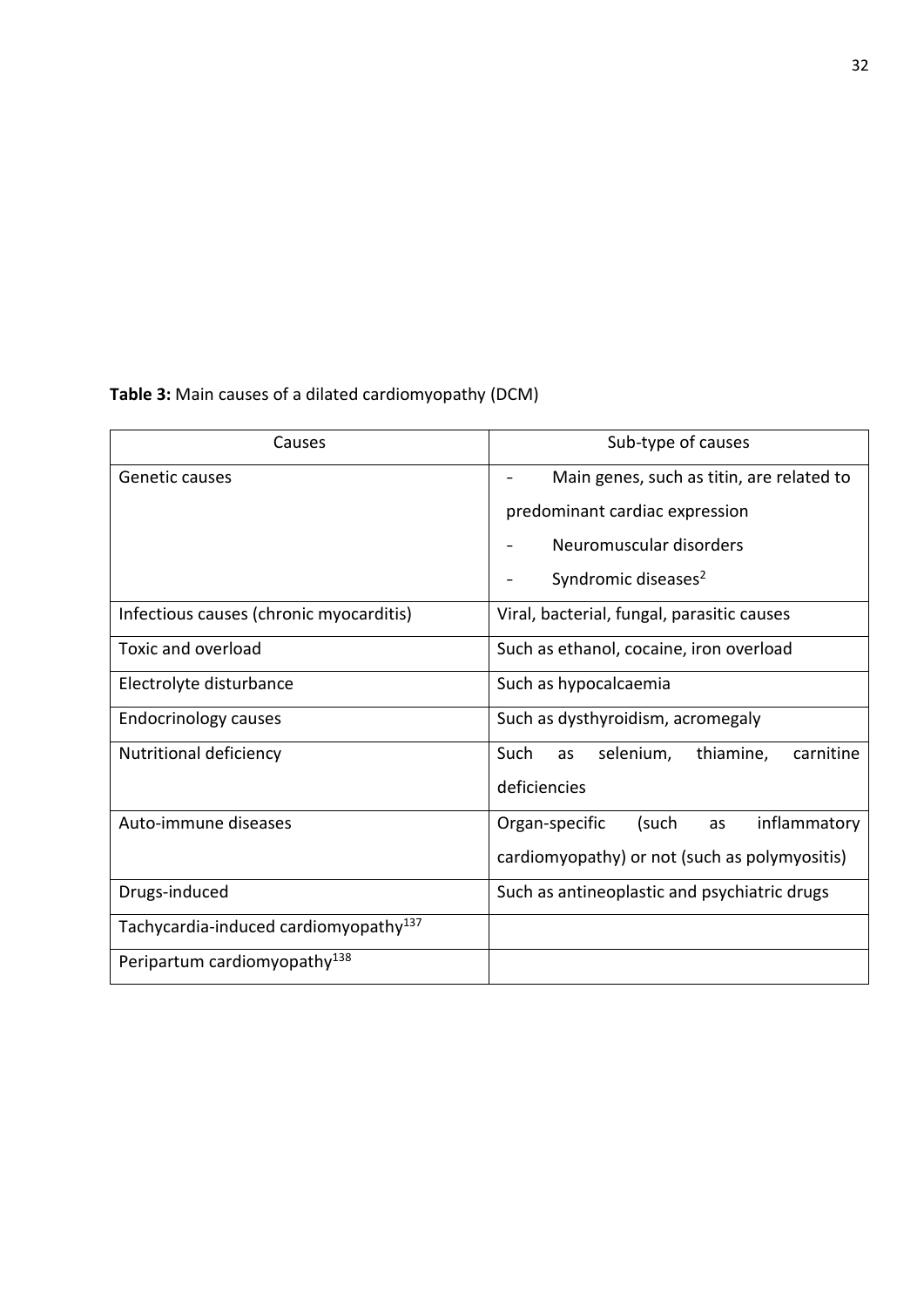**Table 4:** LVAD preimplantation echocardiographic abnormal findings to look for.

# **Left Ventricle and Interventricular Septum**

LV size and morphology: should not be too small and with increased LV trabeculation or thrombi

Make sure that there is no LV apical aneurysm and no Ventricular septal defect

# **Right Ventricle**

# RV dilatation

RV systolic dysfunction: that is challenging and that should consider the pulmonary pressures (afterload) and all the qualitative and quantitative parameters available (including the subcostal window)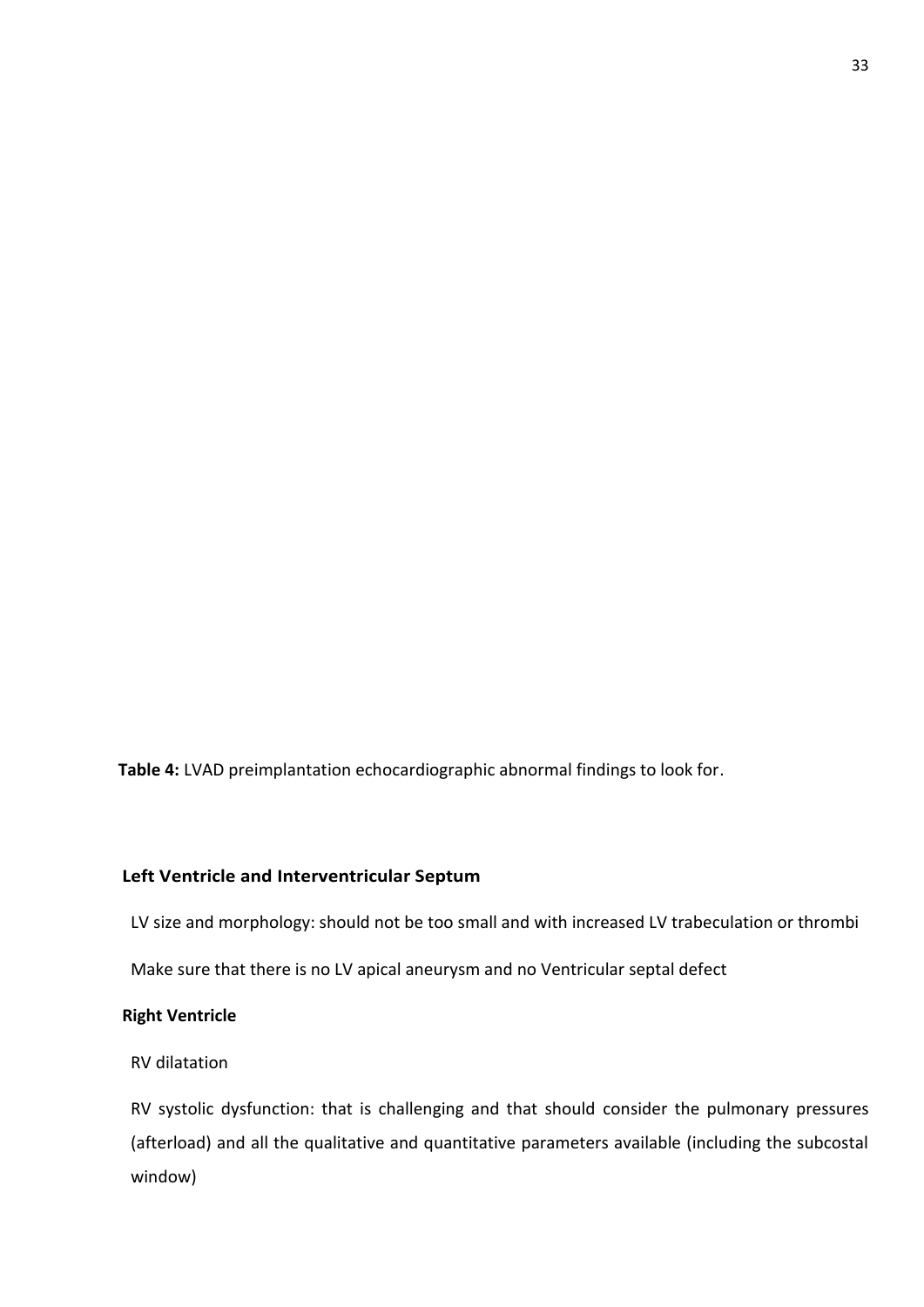# **Atrial, Interatrial septum and Inferior vena cava**

Left atrial appendage thrombus, PFO or atrial septal defect should be looked for

# **Valvular Abnormalities**

Any prosthetic valve (mechanical should be avoided)

The degree of aortic regurgitation should be assessed extremely carefully. TOE could be necessary.

All the other valve should not be significantly abnormal or be planed for correction at the time of the LVAD implantation (tricuspid regurgitation especially)

# **Aorta and make sure there is no congenital heart disease**

Aortic aneurysm, dissection, atheroma, coarctation but also mobile mass lesion should be looked for (consider TOE)

*LV,* left ventricular; RV: right ventricular; *PFO,* patent foramen ovale; TOE: transesophageal echocardiography; LVAD, left ventricular assistance device

**Table 5:** Post-LVAD implantation complications. Value of echocardiography.

One has to be systematic and specialized in the assessment of patients with LVAD (being aware of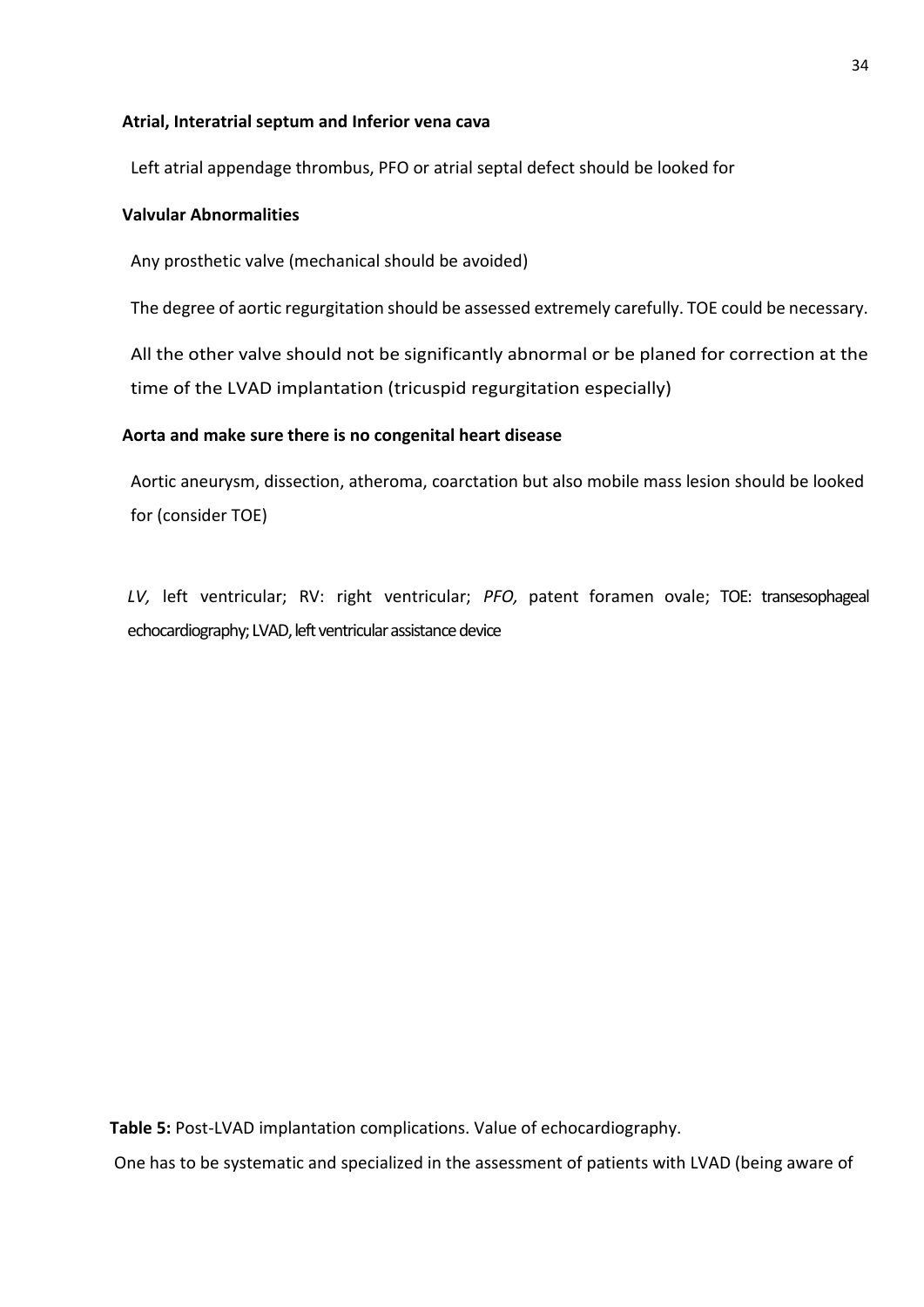the device implanted, the patient and its history):

# **1- pericardial effusion or hematoma.**

cardiac tamponade will lead to RV compression and decrease in RV outflow track velocity time integral. Check for the pericardium using all the echocardiographic windows (TOE if needed) and assess right heart output

# **2- LV failure related to LV over-loading**

## Important of serial exam comparison

- a. 2D/3D: increasing LV size; increased AV opening duration, increased left atrial volume.
- b. Doppler: increased mitral inflow peak E-wave diastolic velocity, increased E/A and E/e' ratio, decreased deceleration time of mitral E velocity, worsening functional MR, and elevated pulmonary artery systolic pressure.

## **3- RV failure**

- a. 2D: increased RV size, decreased RV systolic function, high RAP (dilated IVC/**leftward atrial septal shift), leftward deviation of ventricular septum**.
- b. Doppler: increased TR severity, reduced RVOT SV, reduced LVAD inflow cannula and/or outflowgraft velocities (<0.5 m/sec with severe failure); inflow-cannula high velocities if associated with a suction event.

Of Note: a ''too-high'' **LVAD pump speed may contribute to RV failure by increasing TR** (septal shift) **and/or by increasing RVpreload**.

### **4-Inadequate LV-filling or excessive LV-unloading**

Small LV dimensions(typically <3 cm and/or marked deviation of interventricularseptum towards

LV). **Danger to not misinterpret a RV failure and/or pump speed too high for loading conditions**.

### **5- LVAD-suction with induced ventricular ectopy**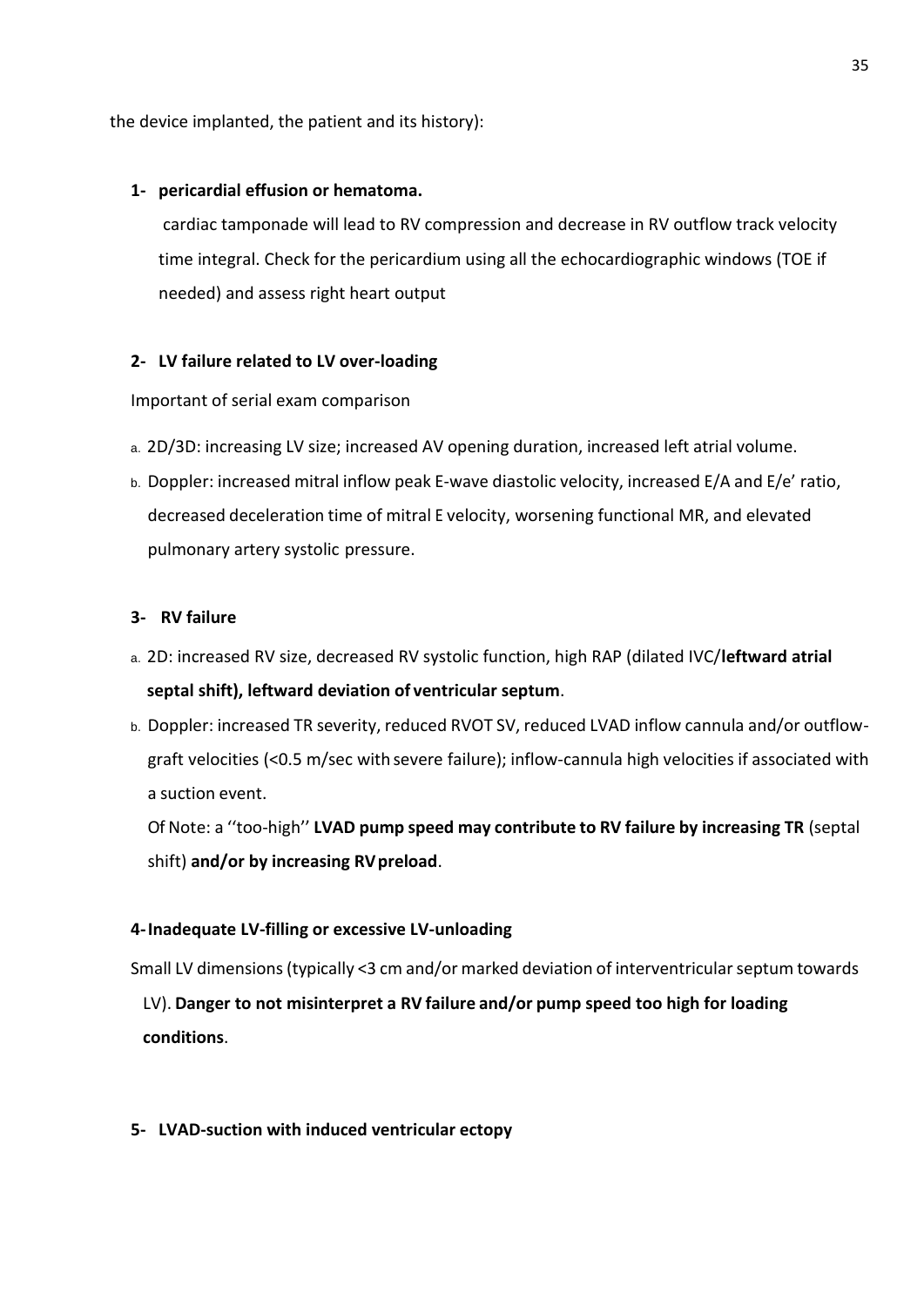Underfilled LV and mechanical impact of inflow cannula with LV endocardium, typically septum, resolves with speed turndown.

## **6- LVAD-related continuous aortic insufficiency**

Clinically significant—at least moderate and possibly severe—characterized by an AR vena contracta >3 mm; increased LV size and relatively decreased RVOT SV despite normal/increased inflow cannula and/or outflow graft flows.

## **7- LVAD-related mitral regurgitation**

- a. Primary: inflow cannula interference with mitral apparatus.
- b. Secondary: MR-functional, related to partial LV unloading/persistent heart failure.

## **8-Intracardiac Thrombus**

Including right and left atrial, LV apical, and aortic root thrombus

### **9-Inflow-cannula abnormality**

- a. *2D/3D*: small or crowded inflow zone with or without evidence of localized obstructive muscle trabeculation, adjacent MV apparatus or thrombus; mispositioned inflow cannula.
- b. *High-velocity* color or spectral Doppler at inflow orifice. Results from malposition, suction event/other inflow obstruction: aliased color-flow Doppler, CW Doppler velocity >1.5 m/s.
- c. *Low-velocity* inflow (markedly reduced peak systolic and nadir diastolic velocities) may indicate internal inflow-cannula thrombosis or more distal obstruction within the system. Doppler flow velocity profile may appear relatively ''continuous'' (decreased phasic /pulsatile pattern).

### **10- Outflow-graft abnormality**

Typically, due to obstruction/pump cessation.

- a. 2D imaging (TOE): visible kink or thrombus.
- b. Doppler: peak outflow-graft velocity >2 m/s at the obstruction site; but diminished or no